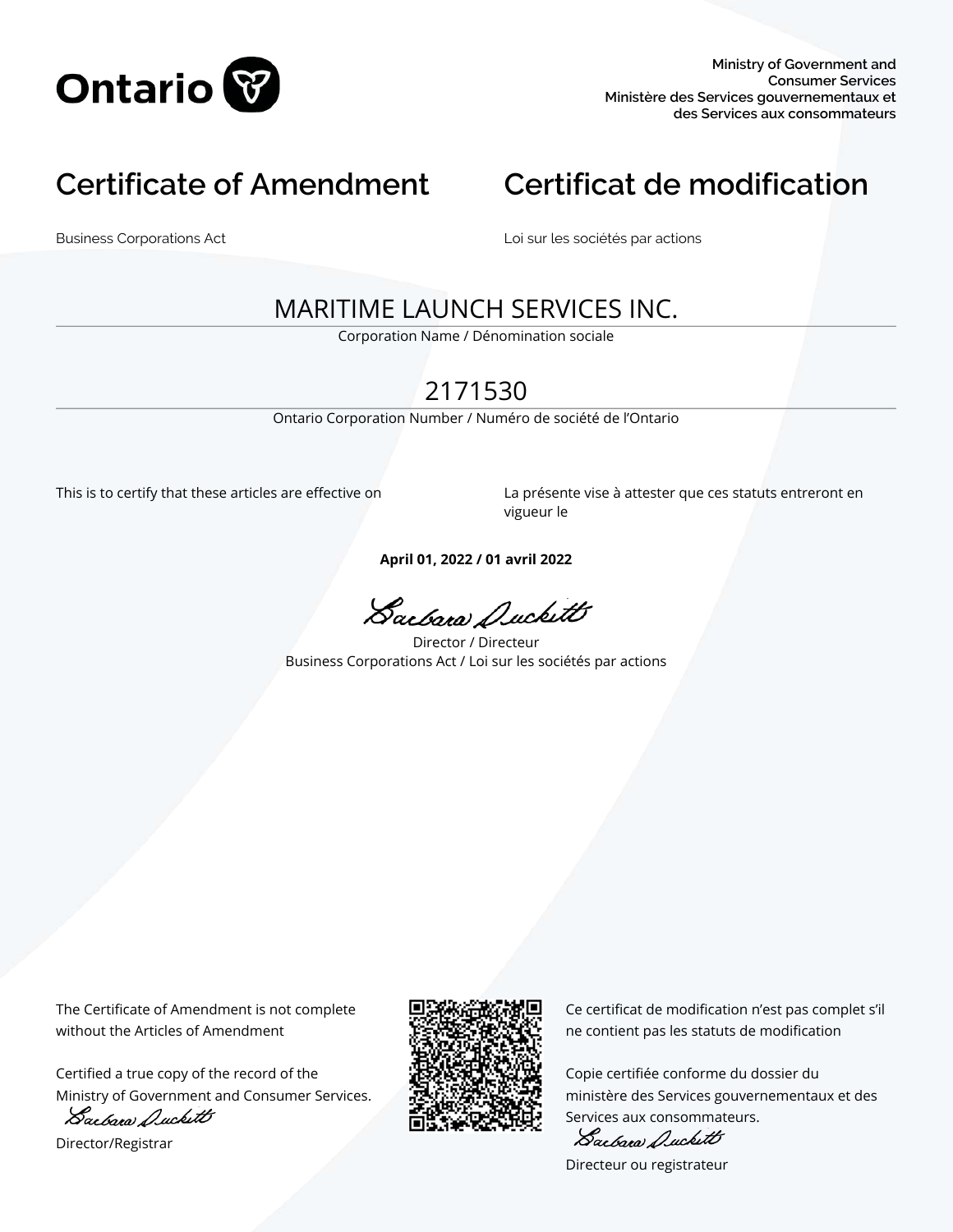

**Ministry of Government and Consumer Services**

# **Articles of Amendment**

Business Corporations Act

**Corporation Name (Date of Incorporation/Amalgamation)** JAGUAR FINANCIAL CORPORATION (May 01, 2008)

**1. The name of the corporation is changed to:** MARITIME LAUNCH SERVICES INC.

**2. The number of directors or the minimum/maximum number of directors are amended as follows:** Not amended

**3. The articles are amended as follows:**

**A. Restrictions, if any, on business the corporation may carry on or on powers the corporation may exercise. If none, enter "None":** Not amended

**B. The classes and any maximum number of shares that the corporation is authorized to issue:** Not amended

**C. Rights, privileges, restrictions and conditions (if any) attaching to each class of shares and directors' authority with respect to any class of shares which may be issued in series. If there is only one class of shares, enter "Not Applicable":** Not amended

The endorsed Articles of Amendment are not complete without the Certificate of Amendment. Certified a true copy of the record of the Ministry of Government and Consumer Services.



Director/Registrar, Ministry of Government and Consumer Services Page 1 of 3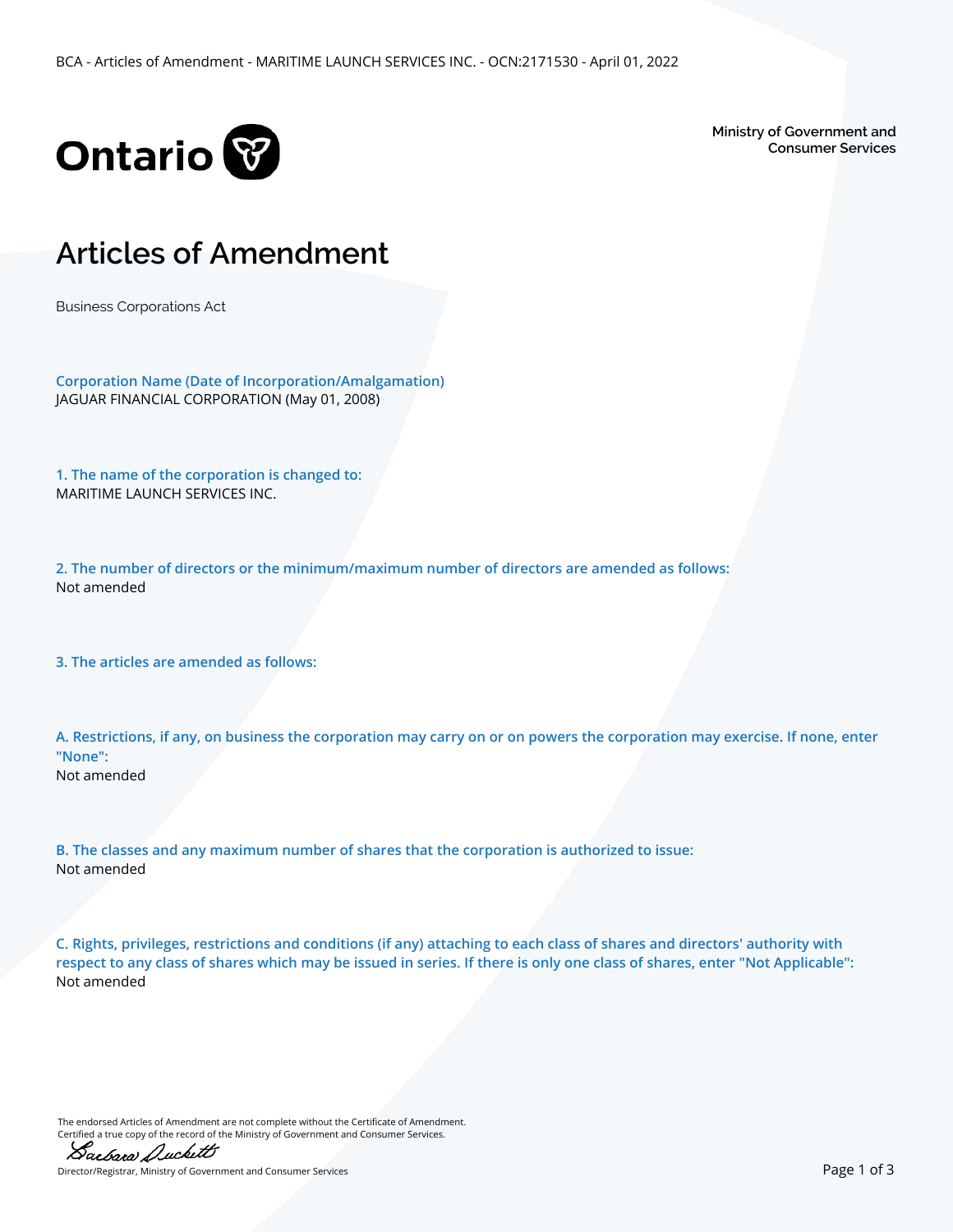BCA - Articles of Amendment - MARITIME LAUNCH SERVICES INC. - OCN:2171530 - April 01, 2022

**D. The issue, transfer or ownership of shares is/is not restricted and the restrictions (if any) are as follows. If none, enter "None":** Not amended

**E. Other provisions:** Not amended

**4. The amendment has been duly authorized as required by sections 168 and 170 (as applicable) of the Business Corporations Act.**

**5. The resolution authorizing the amendment was approved by the shareholders/directors (as applicable) of the corporation on:** August 09, 2021

**The articles have been properly executed by the required person(s).**

The endorsed Articles of Amendment are not complete without the Certificate of Amendment. Certified a true copy of the record of the Ministry of Government and Consumer Services.



Director/Registrar, Ministry of Government and Consumer Services Page 2 of 3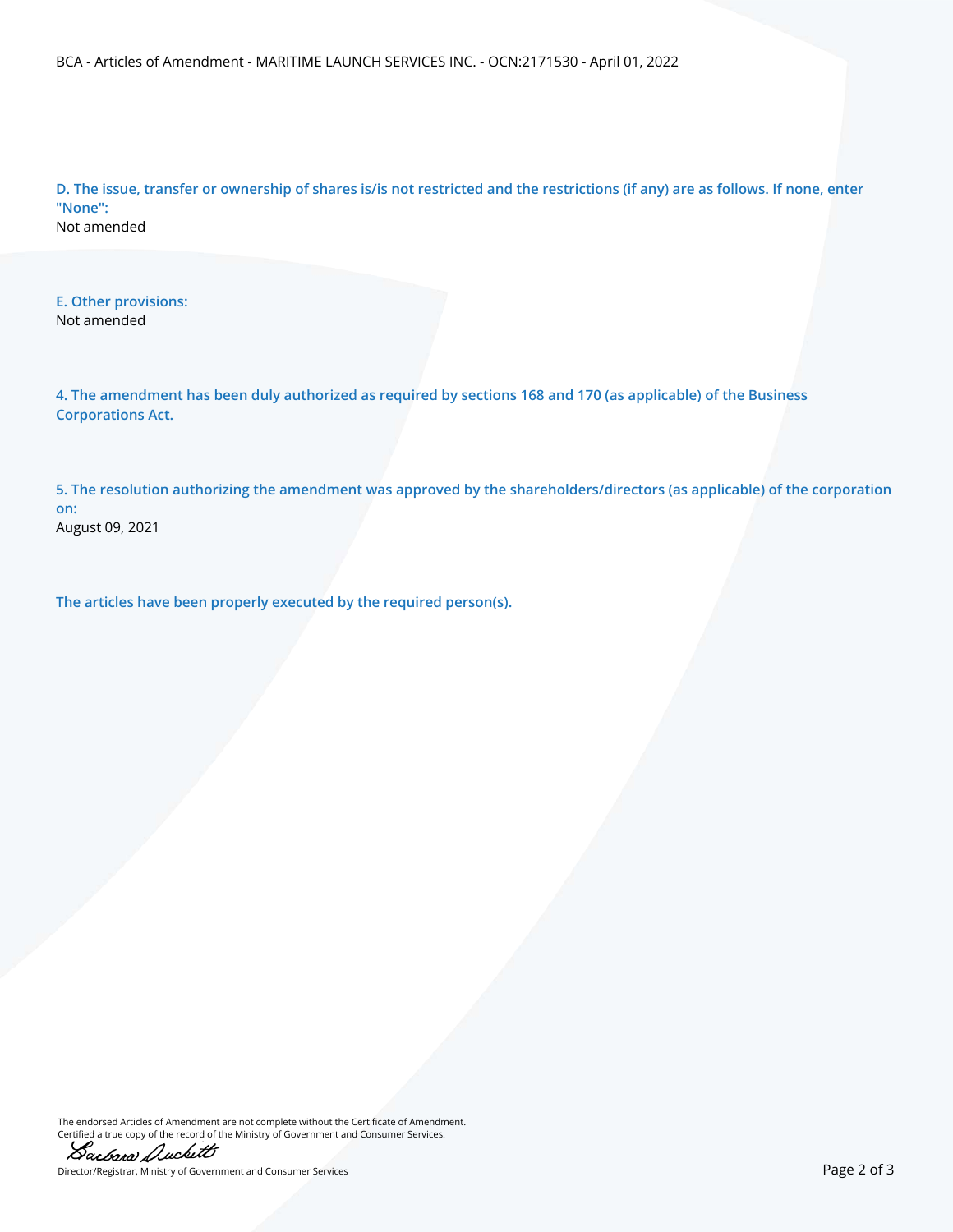BCA - Articles of Amendment - MARITIME LAUNCH SERVICES INC. - OCN:2171530 - April 01, 2022

**Supporting Information - Nuans Report Information Nuans Report Reference #** 121550564 **Nuans Report Date** March 25, 2022

The endorsed Articles of Amendment are not complete without the Certificate of Amendment. Certified a true copy of the record of the Ministry of Government and Consumer Services.



Director/Registrar, Ministry of Government and Consumer Services **Page 3 of 3** and 2011 and 2012 and 2013 and 201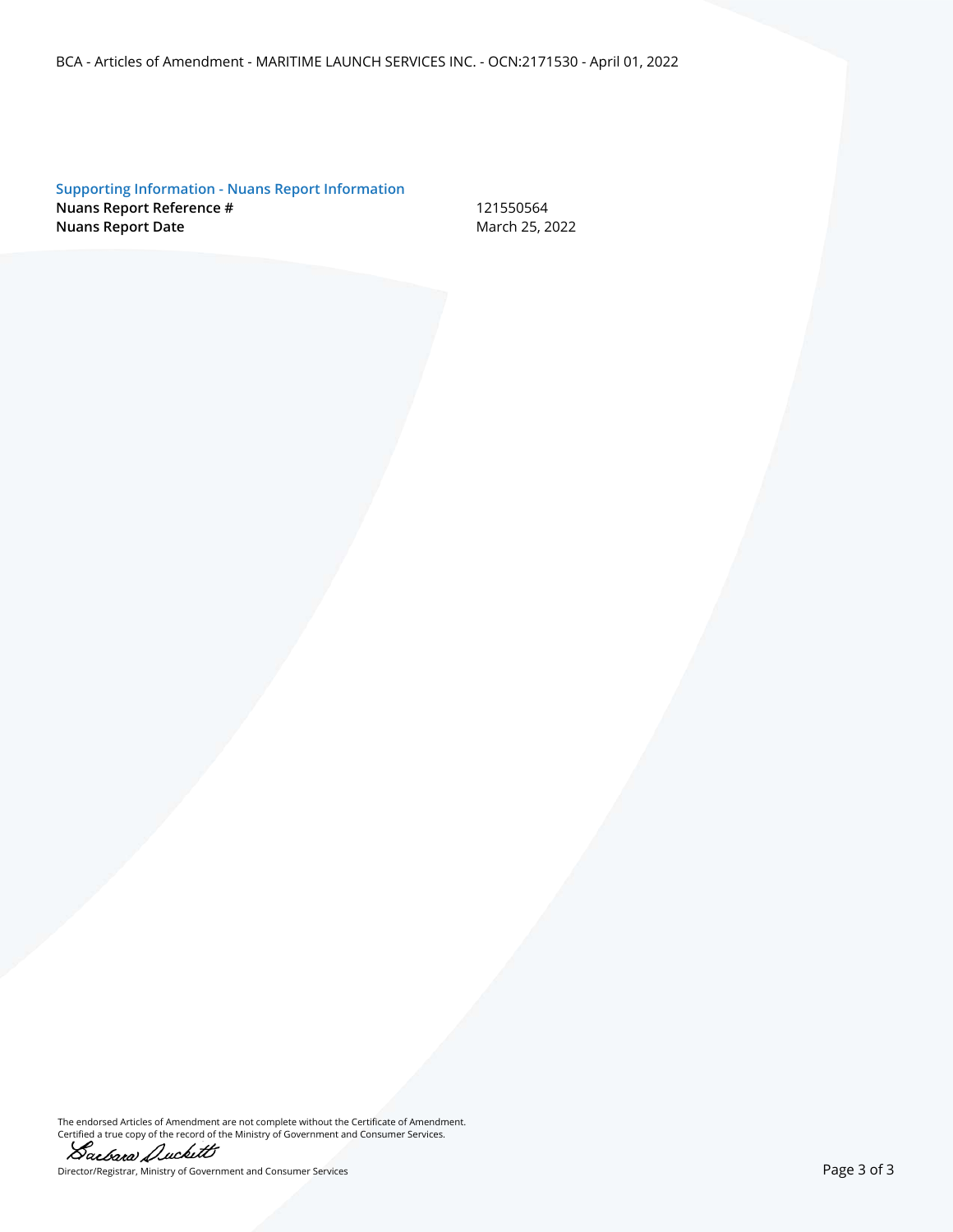| <b>CERTIFICAT</b>                                                                                                      | gouvernementaux et des<br>Services aux consommateurs                                              | 2171530                                                                                                                                                                                                                                                                                                                                                                                                                   |  |  |  |  |  |
|------------------------------------------------------------------------------------------------------------------------|---------------------------------------------------------------------------------------------------|---------------------------------------------------------------------------------------------------------------------------------------------------------------------------------------------------------------------------------------------------------------------------------------------------------------------------------------------------------------------------------------------------------------------------|--|--|--|--|--|
| Ceci certifie que les présents<br>statuts entrent en vigueur le<br>JUNE 13 JUIN, 2018                                  |                                                                                                   |                                                                                                                                                                                                                                                                                                                                                                                                                           |  |  |  |  |  |
| Bachera Clarkitt<br>Director / Directrice<br>Business Corporations Act / Loi sur les sociétés par actions<br>$\ddotsc$ | ж.                                                                                                |                                                                                                                                                                                                                                                                                                                                                                                                                           |  |  |  |  |  |
| <b>ARTICLES OF AMENDMENT</b>                                                                                           |                                                                                                   |                                                                                                                                                                                                                                                                                                                                                                                                                           |  |  |  |  |  |
| <b>STATUTS DE MODIFICATION</b>                                                                                         | The name of the corporation is: (Set out in BLOCK CAPITAL LETTERS)                                |                                                                                                                                                                                                                                                                                                                                                                                                                           |  |  |  |  |  |
|                                                                                                                        | Dénomination sociale actuelle de la société (écrire en LETTRES MAJUSCULES SEULEMENT) :            |                                                                                                                                                                                                                                                                                                                                                                                                                           |  |  |  |  |  |
| $\mathbf F$<br>A R<br>$\bf{I}$                                                                                         | A N<br>$\mathbf c$<br>1<br>A L<br>N                                                               | c<br>O(R)<br>$\mathbf P$<br>N<br>$\mathbb{R}$<br>$A$ $T$ $I$<br>o<br>IO.                                                                                                                                                                                                                                                                                                                                                  |  |  |  |  |  |
|                                                                                                                        |                                                                                                   |                                                                                                                                                                                                                                                                                                                                                                                                                           |  |  |  |  |  |
|                                                                                                                        |                                                                                                   |                                                                                                                                                                                                                                                                                                                                                                                                                           |  |  |  |  |  |
|                                                                                                                        |                                                                                                   |                                                                                                                                                                                                                                                                                                                                                                                                                           |  |  |  |  |  |
|                                                                                                                        | The name of the corporation is changed to (if applicable ): (Set out in BLOCK CAPITAL LETTERS)    |                                                                                                                                                                                                                                                                                                                                                                                                                           |  |  |  |  |  |
|                                                                                                                        |                                                                                                   | Nouvelle dénomination sociale de la société (s'il y a lieu) (écrire en LETTRES MAJUSCULES SEULEMENT) :                                                                                                                                                                                                                                                                                                                    |  |  |  |  |  |
|                                                                                                                        |                                                                                                   |                                                                                                                                                                                                                                                                                                                                                                                                                           |  |  |  |  |  |
|                                                                                                                        |                                                                                                   |                                                                                                                                                                                                                                                                                                                                                                                                                           |  |  |  |  |  |
|                                                                                                                        |                                                                                                   |                                                                                                                                                                                                                                                                                                                                                                                                                           |  |  |  |  |  |
|                                                                                                                        |                                                                                                   |                                                                                                                                                                                                                                                                                                                                                                                                                           |  |  |  |  |  |
| Date of incorporation/amalgamation:                                                                                    |                                                                                                   |                                                                                                                                                                                                                                                                                                                                                                                                                           |  |  |  |  |  |
| Date de la constitution ou de la fusion :<br>2008/05/01                                                                |                                                                                                   |                                                                                                                                                                                                                                                                                                                                                                                                                           |  |  |  |  |  |
|                                                                                                                        |                                                                                                   |                                                                                                                                                                                                                                                                                                                                                                                                                           |  |  |  |  |  |
| d'administrateurs a changé.                                                                                            |                                                                                                   | Complete only if there is a change in the number of directors or the minimum I maximum number of directors.<br>Il faut remplir cette partie seulement si le nombre d'administrateurs ou si le nombre minimal ou maximal                                                                                                                                                                                                   |  |  |  |  |  |
| Number of directors is/are:<br>Nombre d'administrateurs :                                                              | minimum and maximum number of directors is/are:<br>nombres minimum et maximum d'administrateurs : |                                                                                                                                                                                                                                                                                                                                                                                                                           |  |  |  |  |  |
|                                                                                                                        | <u>minimum,</u><br>.and<br><u>maximum</u><br>et.<br>maximum<br><u>minimum</u>                     |                                                                                                                                                                                                                                                                                                                                                                                                                           |  |  |  |  |  |
| ٥r<br>ou                                                                                                               |                                                                                                   |                                                                                                                                                                                                                                                                                                                                                                                                                           |  |  |  |  |  |
|                                                                                                                        |                                                                                                   |                                                                                                                                                                                                                                                                                                                                                                                                                           |  |  |  |  |  |
|                                                                                                                        |                                                                                                   |                                                                                                                                                                                                                                                                                                                                                                                                                           |  |  |  |  |  |
|                                                                                                                        |                                                                                                   | The articles of the corporation are amended as follows:<br>Les statuts de la société sont modifiés de la façon suivante :<br>1. to change the number of issued and outstanding common shares in the capital of the Corporation by<br>consolidating the issued and outstanding common shares on the basis of 1 post-consolidation common<br>share for every 10 issued and outstanding pre-consolidation common shares; and |  |  |  |  |  |

 $\bar{1}$ 

فأوسط والمسا

L.

J.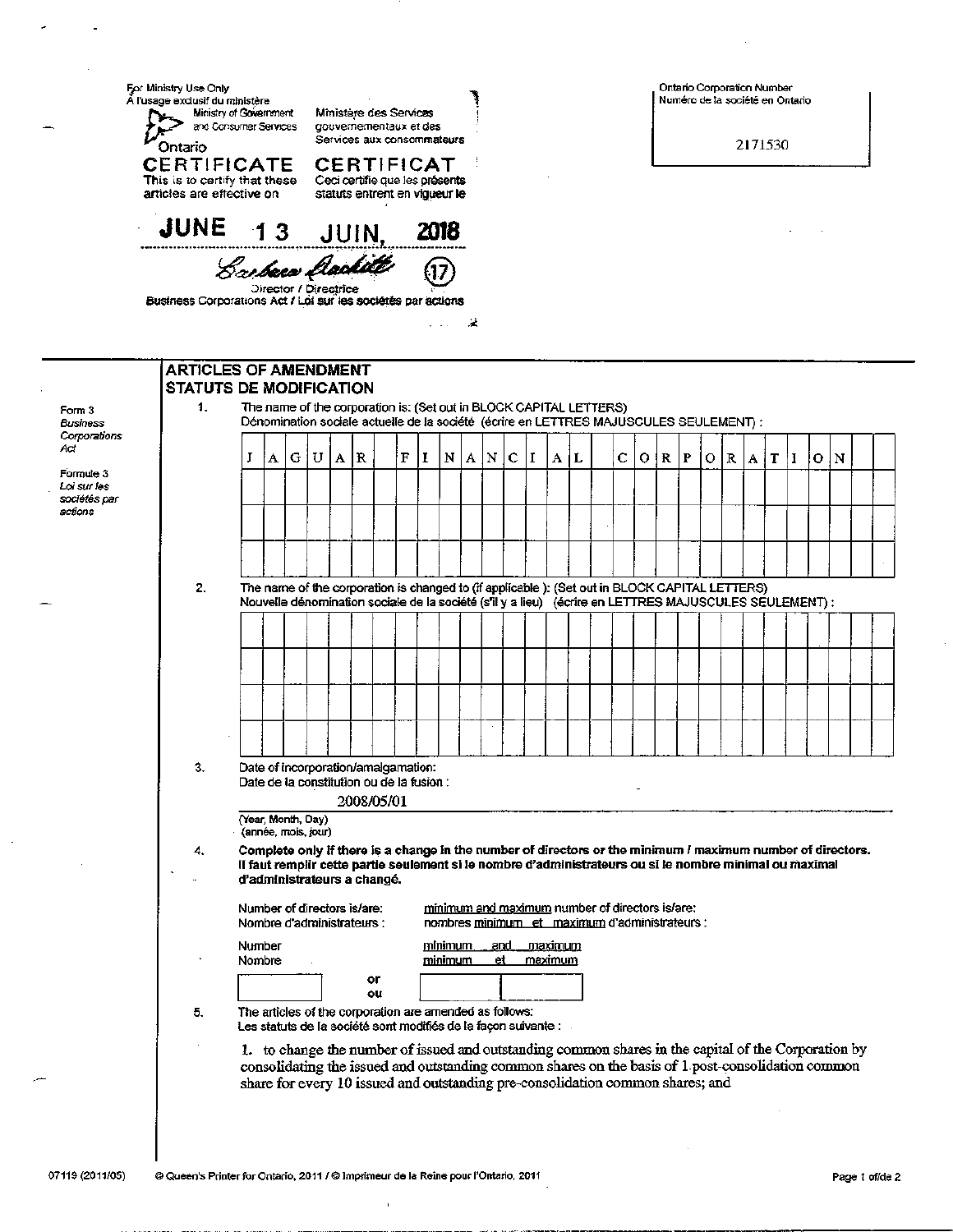2. in the event that the change of the number of the issued and outstanding common shares in the capital of the Corporation would otherwise result in the issuance of a fractional share, no fractional share shall be issued, and such fraction will be rounded down to the nearest whole common share, if the fraction is less than one half of one common share, and will be rounded up to one whole common share, if the fraction is at least one half of one common share.

The amendment has been duly authorized as required by sections 188 and 170 (as applicable) of the Business 6. Corporations Act. La modification a été dument autorisée conformément aux articles 168 et 170 (selon le cas) de la Loi sur les sociétés par actions.

The resolution authorizing the amendment was approved by the shareholders/directors (as applicable) of the 7. corporation on Les actionnaires ou les administrateurs (selon le cas) de la société ont approuvé la résolution autorisant la modification le

### 2017/06/22

(Year, Month, Day) (année, mois, jour)

These articles are signed in duplicate. Les présents statuts sont signés en double exemplaire.

### JAGUAR FINANCIAL CORPORATION

(Print name of corporation from Article 1 on page 1) .<br>(Veuillez écrir le nom de la société de l'article un à la page une).

By/ Par:

(Signature) (Signature)

VIC ALBOINI

Chairman/CEO/President

(Description of Office) (Fonction)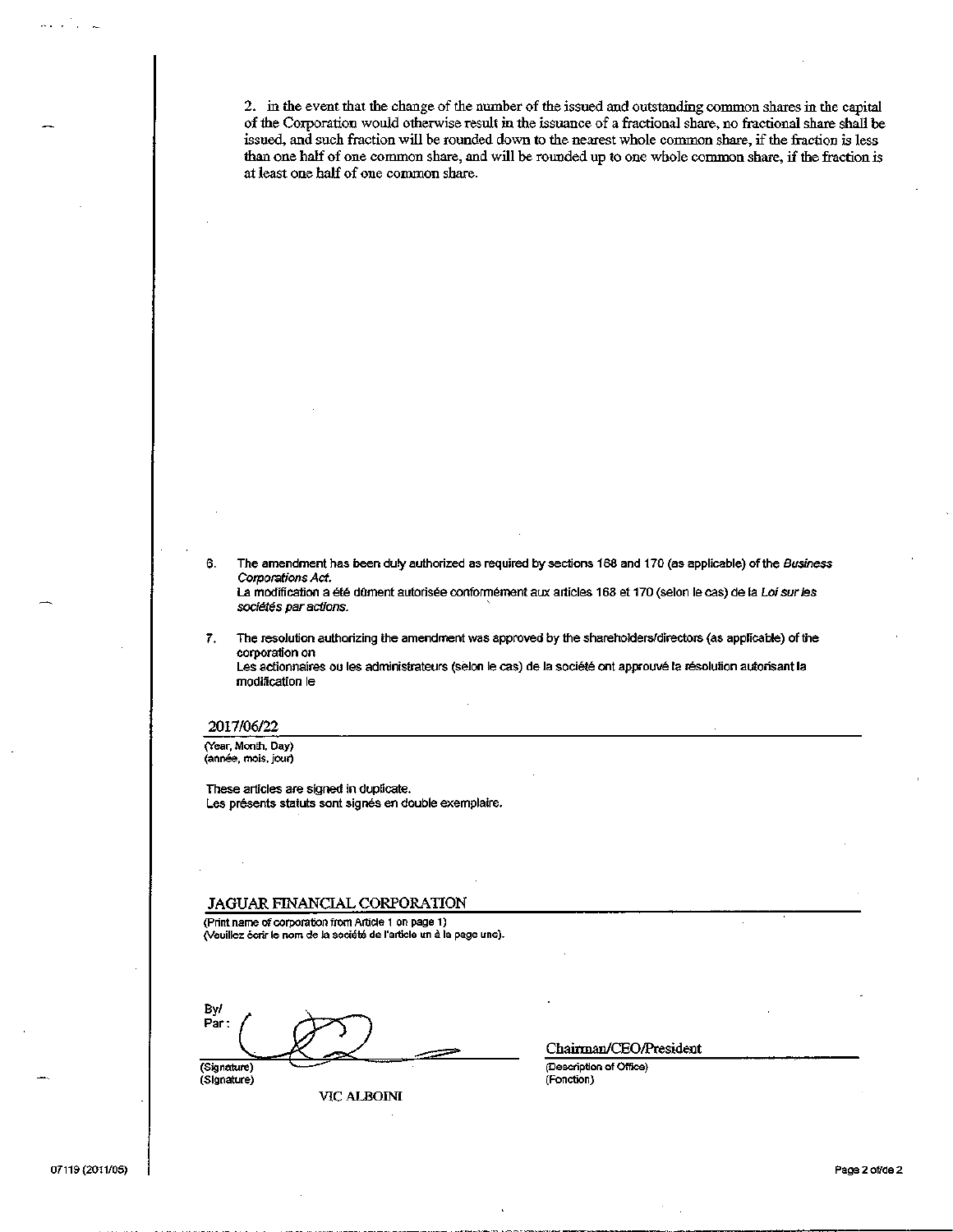Numéro de la société en Ontario

For Ministry Use Only Ontario Corporation Number exclusif du minîstère<br>A Ministry of ÀI Ministère des U Government Services Services gouvernementaux 2171530 Ontario CERTIFICATE CERTIFICAT This is to certify that these articles Ceci certifie que les présents statuts are effective on entrent en vigueur le JULY 0.2 JUILLET, 2008 la{β Director / Directrice Business Corporations Act / Loi sur les sociétés par actions **ARTICLES OF AMENDMENT STATUTS DE MODIFICATION**  $\mathbf 1$ . The name of the corporation is: (Set out in BLOCK CAPITAL LETTERS) Form 3 Dénomination sociale actuelle de la société (écrire en LETTRES MAJUSCULES SEULEMENT) : **Business** Corporations A R F  $\mathbf{I}$ A A Ć Ō А G N N С R P R T İΟ J I L Ο A  $\mathbf{I}$ Formule 3 Loi sur les sociétés par actions  $\overline{2}$ The name of the corporation is changed to (if applicable ): (Set out in BLOCK CAPITAL LETTERS) Nouvelle dénomination sociale de la société (s'il y a lieu) (écrire en LETTRES MAJUSCULES SEULEMENT) : 3. Date of incorporation/amalgamation: Date de la constitution ou de la fusion : 2008-05-01 (Year, Month, Day) (année, mois, jour)  $4,$ Complete only if there is a change in the number of directors or the minimum / maximum number of directors. Il faut remplir cette partie seulement si le nombre d'administrateurs ou si le nombre minimal ou maximal d'administrateurs a changé. Number of directors is/are: or minimum and maximum number of directors is/are: Nombre d'administrateurs : ou nombres minimum et maximum d'administrateurs : Number or minimum and maximum Nombre ou <u>minimum</u> et . <u>maximum</u> 3 10 5. The articles of the corporation are amended as follows: Les statuts de la société sont modifiés de la façon suivante : See Page 1A attached.

Act

1

N

t.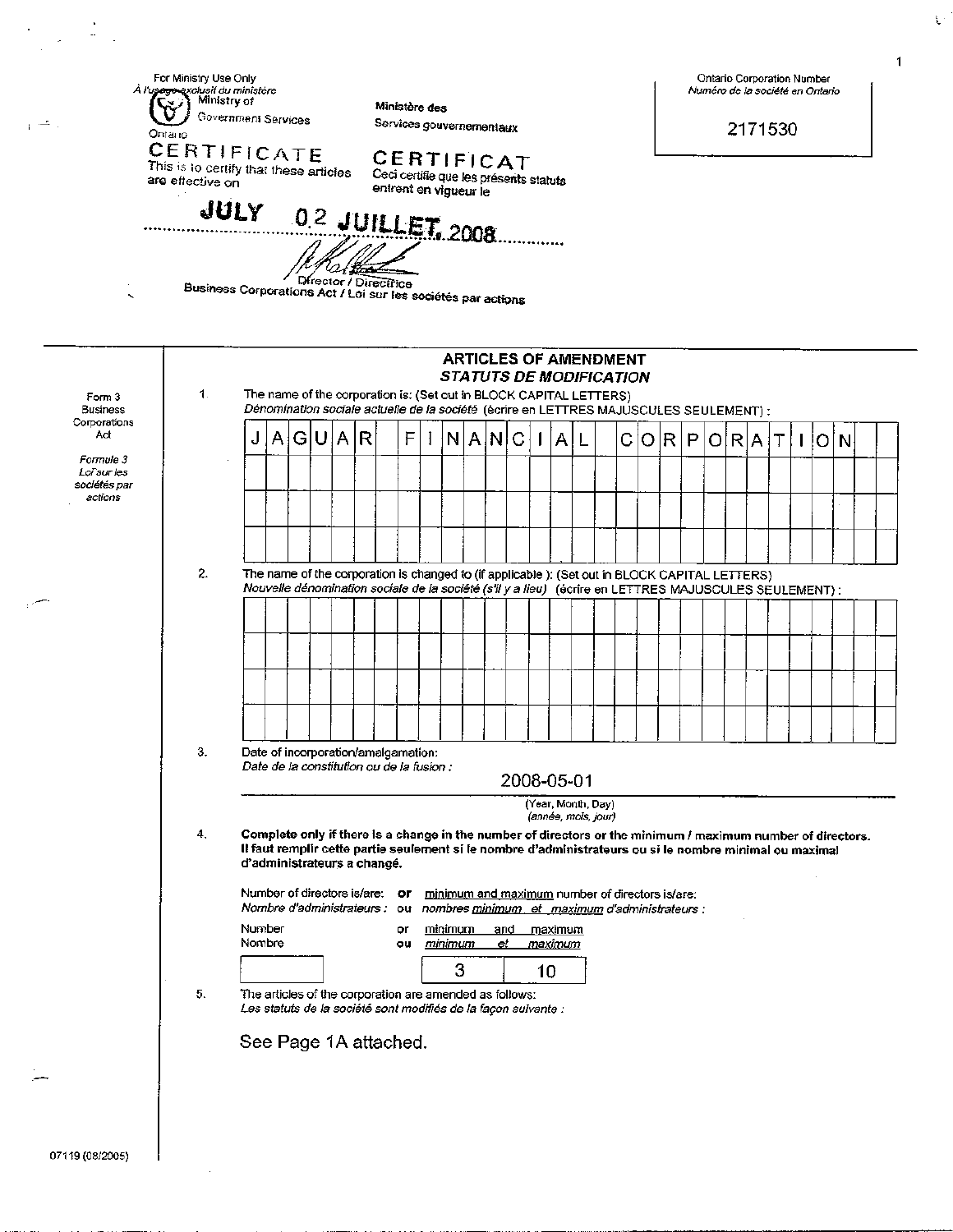1. to change the minimum number of directors from one (1) to three (3), so that the number of directors of the Corporation will be a minimum of three (3) and a maximum of ten (10);.

2. to repeal and replace section 8 of the Articles by the following: "The issue, transfer or ownership of the shares is not restricted"; and

3. to repeal and replace section 9 of the Articles by the following: "None".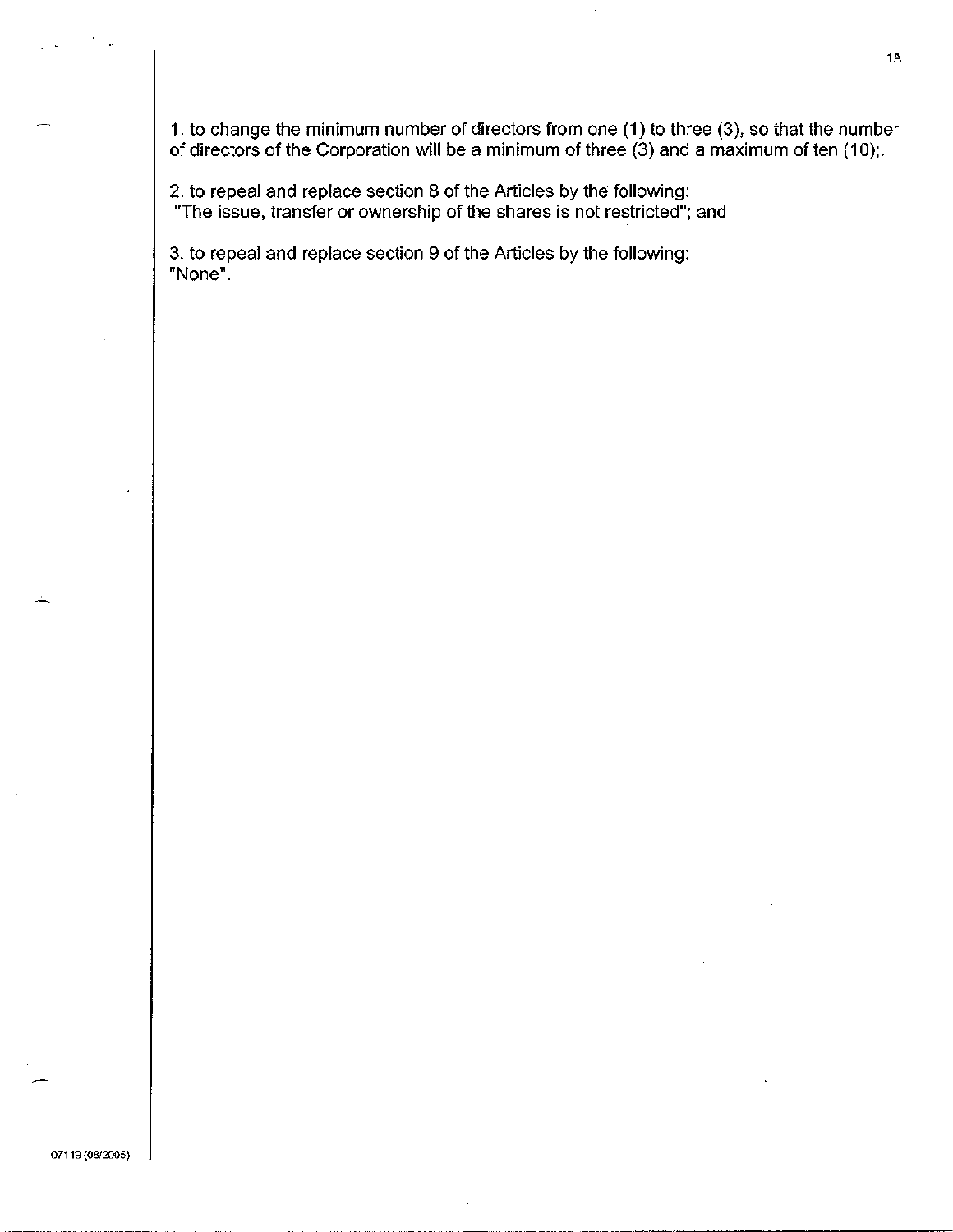- 6. The amendment has been duly authorized as required by sections 168 and 170 (as applicable) of the Business Corporations Act. La modification a été dûment autorisée conformément aux articles 168 et 170 (selon le cas) de la Loi sur les sociétés par actions.
- The resolution authorizing the amendment was approved by the shareholders/directors (as applicable) of the 7. corporation on Les actionnaires ou les administrateurs (selon le cas) de la société ont approuvé la résolution autorisant la modification le
	- 2008,07,02

(Year, Month, Day)<br>(année, mois, jour)

These articles are signed in duplicate. Les présents statuts sont signés en double exemplaire.

### JAGUAR FINANCIAL CORPORATION

(Name of Corporation) (If the name is to be changed by these articles set out current name) (Dénomination sociale de la société) (Si l'on demande un changement de nom, indiquer ci-dessus la dénomination sociale actuelle).

By/ Par:

> (Signature) (Signature) Kyler Wells

General Counsel President

(Description of Office) (Fonction)

07119 (08/2005)

 $\overline{c}$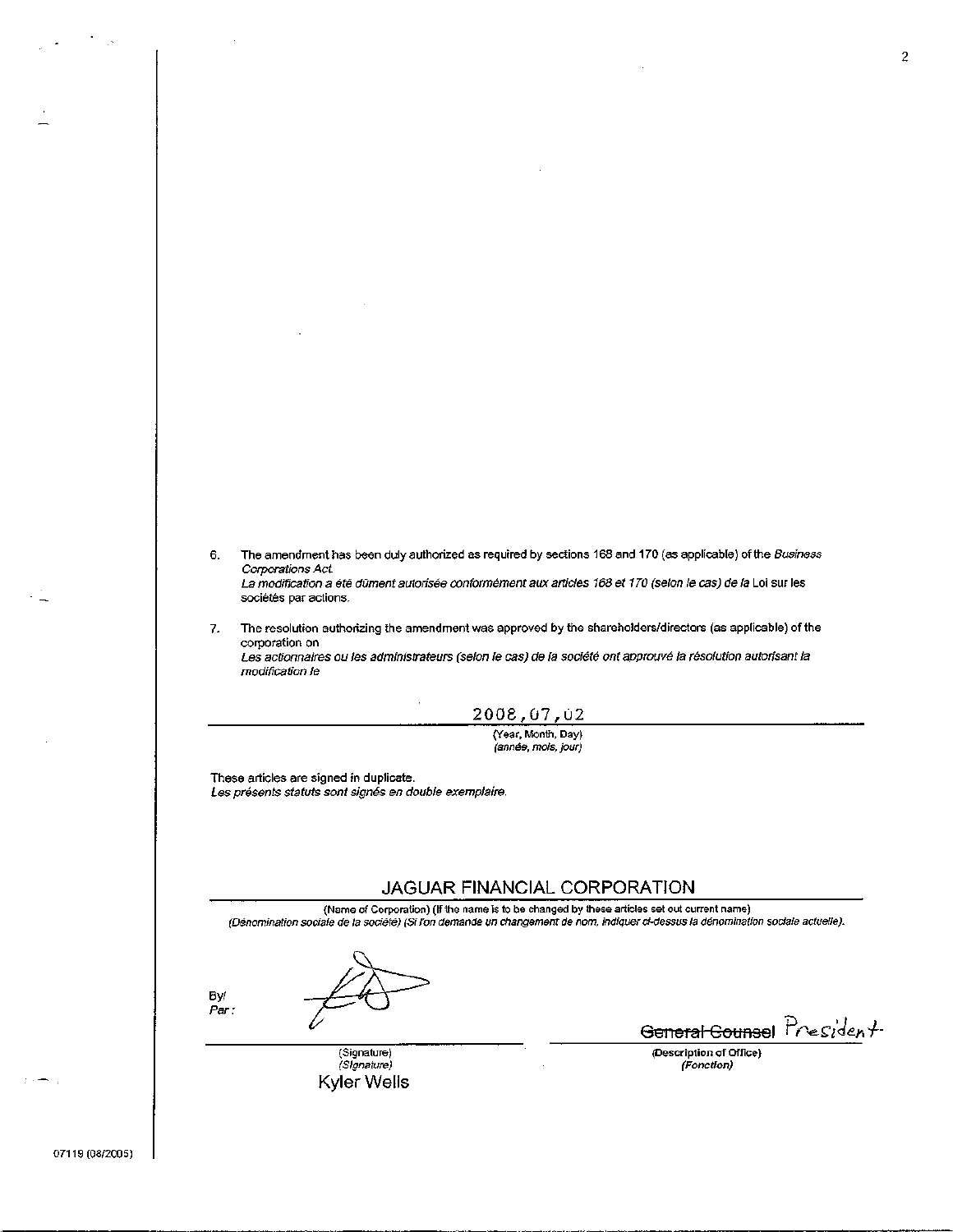For Ministry Use Only Ontario Corporation Number À l'usage exclusif du ministère Numéro de la société en Ontario Ministry of Ministère des ନ୍ମ  $2171530$ **Government Services** Services gouvernementaux Ontario **CERTIFICATE** CERTIFICAT This is to certify that these articles Ceci certifie que les présents statuts are effective on entrent en vigueur le JUNE 10 JUIN. 2008 . . . . . . . . . . . . Director / Directrice Business Corporations Act / Loi sur les sociétés par actions **ARTICLES OF AMENDMENT** *STATUTS DE MODIFICATION* The name of the corporation is: (Set out in BLOCK CAPITAL LETTERS) 1. Form 3 Dénomination sociale actuelle de la société (écrire en LETTRES MAJUSCULES SEULEMENT) : **Business** Corporations Act 2 1 7 1 5 3 0 o N Т A O  $\mathsf{I}$ L Е R М Т D Formule 3 Loi sur les sociétés par actions 2. The name of the corporation is changed to (if applicable ): (Set out in BLOCK CAPITAL LETTERS) Nouvelle dénomination sociale de la société (s'il y a lieu) (écrire en LETTRES MAJUSCULES SEULEMENT) : U IA.  $\overline{\mathsf{R}}$ F  $N$  $A$  $N$  $C$ CIO RIP J Α G  $\mathbf{I}$  $\mathbf{I}$  $\mathsf{A}$ OIR A Ł Τ I loi n 3, Date of Incorporation/amalgamation: Date de la constitution ou de la fusion : 2008-05-01 (Year, Month, Day) (année, mois, jour) Complete only if there is a change in the number of directors or the minimum / maximum number of directors.  $\overline{4}$ Il faut remplir cette partie seulement si le nombre d'administrateurs ou si le nombre minimal ou maximal d'administrateurs a changé. Number of directors is/are: or minimum and maximum number of directors is/are: Nombre d'administrateurs : ou nombres minimum et maximum d'administrateurs : Number or minimum and maximum Nombre <u>minimum</u> ou et <u>maximum</u> 5. The articles of the corporation are amended as follows: Les statuts de la société sont modifiés de la façon suivante : To change the name of the Corporation to Jaguar Financial Corporation. 07119 (08/2005)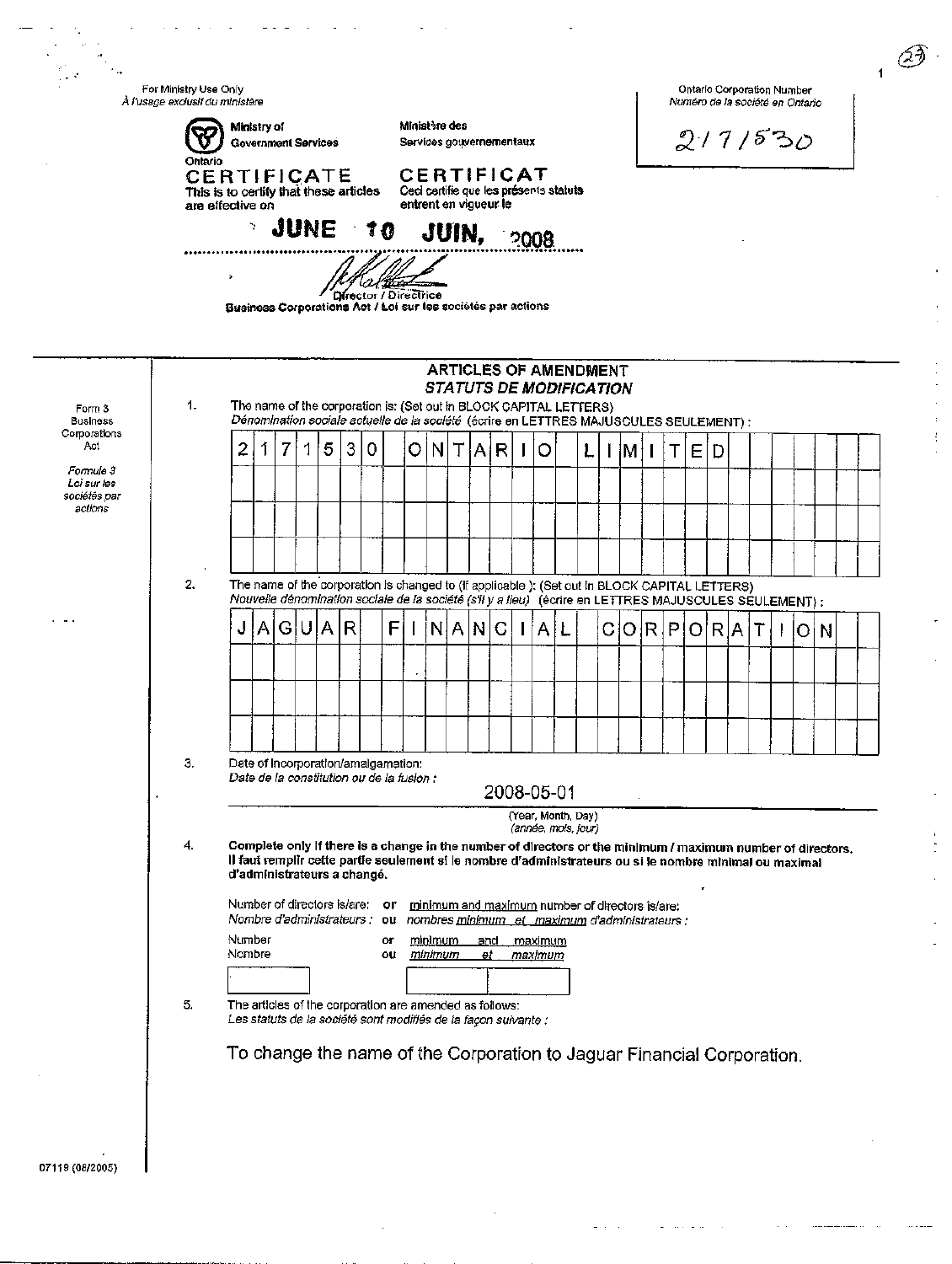#### JAGUAR FINANCIAL CORPORATION 93048097 =JAGUAR=

2008Ma14

ŧ

### TERMS AND CONDITIONS

#### Dafinitions:

 $\frac{1}{2\pi}\sum_{\mathbf{k}\in\mathbb{Z}}\frac{\mathbf{1}_{\mathbf{k}}\mathbf{1}_{\mathbf{k}}}{\mathbf{1}_{\mathbf{k}}\mathbf{1}_{\mathbf{k}}}\mathbf{1}_{\mathbf{k}}\mathbf{1}_{\mathbf{k}}$ 

'Customer' refers to a person, firm or other entity who receives a NUANS Report directly or indirectly from HP pursuant to a written agreement with HP, or who relies on such Report without the benefit of any written agreement with HP.

"HP" shall at all times refer to Hewlett-Packard (Canada) Co.

(a) There are no representations or warranties, expressed or implied, oral or written, in fact or by operation of law or otherwise, except as herein expressly stated. In no event shall HP be liable for any indirect, special or consequential damages for any reason whatsoever including any damages arising out of Customer's access to or use of services, data or reports provided under the Agreement between the Customer and HP, including responsibility or liability resulting from the inaccuracy and/or omissions of NUANS Reports or NUANS Database Pre-Searches.

(b) HP'S liability for direct damages resulting from HP'S negligence or breach of contract in the execution of services (including delivery of data and reports) under its Agreement with the Customer shall be limited to the total charge for the services giving rise to the loss or damage.

(c) Where a Customer is required to re-order a NUANS Report because the Customer did not receive the first report or because of a demonstrable omission or inaccuracy therein, HP'S sole liability in the case of non-receipt by Customer shall be to waive all charges with respect thereto, provided that in all such cases HP shall not be liable for any failure in the case of an Act of God, riots, insurrection, or any other event beyond HP'S direct control, and provided in all cases that the Customer provide HP with satisfactory evidence of one of the above-mentioned failures within fifteen (15) days of the alleged date of such failure.

(d) The Customer agrees to indemnify HP and to hold it harmless from any loss or liability to the Customer, or to any third parties for any injuries or damages not caused by HP'S negligence which result from the Customer's access to or use of any such report or data and operation of any machines in the control of HP, from the Customer's use of HP'S premises or premises which HP is authorized to use, or from any error or inaccuracy in the preparation and formulation of a request for a NUANS Report,

(e) The Customer acknowledges that HP is subject to certain time and other restrictions in compiling its data base for purposes of delivering a NUANS<br>Report or a NUANS Database Pre-Search and the Customer shall so advise any the party to whom it disseminates such Report or Pre-Search, HP shall not be and paint in an experiment of by any third party for the fallure of a NUANS.<br>Report of a NUANS Database Pre-Search to disclose any name with prior rights. HP expressly excludes all liability and damages resulting from the inaccuracy or incompleteness of, or omissions from, any NUANS Report.

### **CONDITIONS GÉNÉRALES**

### Définitions:

On entend par « client » une personne, une entreprise ou toute autre entité qui reçoit directament ou indirectement de HP un rapport NUANS en conformité avec une entente écrite avec HP, ou qui compte sur un tel rapport sans avoir conclud'entente écrite avec HP.

Le terme « HP » fait toujours référence à Hewlett-Packard (Canada) Cie

(a) Sauf mention contraire dans le présent contrat, HP ne reconnaît aucune représentation ni garantie expresse ou implicite, verbale ou écrite, dans les faits ou par l'effet de la loi ou de toute autre disposition. HP ne peut en aucun cas être tenue responsable de dommages spéciaux, indirects ou accessoires, dont les dommages résultants de l'obtention ou de l'utilisation par le client des données, rapports ou services fournis en vertu des présentes, y compris toute responsabilité découlant d'inexactitudes ou d'omissions dans les rapports NUANS ou dans les rapports de recharche préliminaire NUANS.

(b) La responsabilité de HP pour tout dommage direct résultant de la négligence de HP ou de la violation du contrat dans l'exécution des services (y compris la fourniture de données et de rapports) en vertu des présentes sera limitée au montant total des frais exigés pour les services qui ont donné lieu à la perte ou au dommage.

(c) Si le client est obligé de redemander un rapport NUANS parce que HP a omis de produire le premier rapport selon ses obligations, la seule responsabilité de HP consistera à renoncer à tous les frais associés à cette demande, à condition que HP soit exemptée de toute responsabilité si le manquement est dû à un cas de force majeure, à des émeutes, à des insurrections ou à toute autre cause indépendante de la volonté de HP; par ailleurs, le client sera aussi tenu de fournir à HP des pièces justificatives satisfaisantes<br>d'un tel manquement dans un délai de quinze (15) jours suivant la date prétendue de chaque manquement.

(d) Le client convient d'indemniser HP et de le dégager de toute responsabilité découlant d'une perte ou d'une obligation pour le client ou une tierce partie en raison de blessures ou de dommages qui ne résultent pas de la négligence de HP, mais plutôt du fait que le client a obtenu et utilisé le rapport ou les données et a fait fonctionné de l'équipement sous le contrôle de HP, qu'il a utilisé les locaux de HP ou des locaux que HP est autorisée à utiliser, ou qu'une erreur ou une inexactitude s'est glissée dans la préparation ou la formulation d'une demande de rapport NUANS.

(e) Le client reconnaît que HP est soumise à certaines restrictions liées au temps et à d'autres facteurs lorsqu'elle compile sa base de données en vue de produire un rapport NUANS ou un rapport de recherche préliminaire NUANS et il devia donc en prévenir bute dicre partie de qui il transme le responsable par a prévenir bute dicre partie de qui il transme le report au RIANS ou le rapport de recherche préliminaire NUANS. HP ne peut âtre tenue respon décline expressement toute responsabilité découlant d'inexactitudes ou d'omissions dans le rapport NUANS.

| Abbreviation/Abreviation English Term |                          | Terme français         | Abbreviation/Abréviation English Term |                     | Terme francais          |
|---------------------------------------|--------------------------|------------------------|---------------------------------------|---------------------|-------------------------|
|                                       | Comoany Name             | Nom de l'entreprise    |                                       | lTrade-mark         | Marque de commerce      |
| Dur.                                  | <b>Uurisdiction Code</b> | Code de juridiction    | Арр. No./No.app.                      | Application Number  | Numero d'application    |
| ivo.                                  | Company Number           | Numéro de l'entreprise | Reg.No./No.enr.                       | Registration Number | Numero d'enregistrement |
| Date<br>iCitv                         | Incorporation Date       | Date d'incorporation   | Reg.Date/Date,enr                     | Registration Date   | Date d'enregistrement   |
|                                       |                          | Mille                  |                                       | Status              | Statut                  |
| EP                                    | Extra-Provincial Code    | Code extra-provincial  |                                       | Owner name          | Propriétaire            |
| Type                                  | Company Type             | lType de l'entreprise  | <b>Classes</b>                        | Nice Class Codes    | Codes des classes Nice  |
| Status/Statut                         | Legal Status             | Statut légal           | Goods/Produits                        | Goods and Services  | Produits et services    |
| Stat Date/Date eff                    | Status Date              | Date effective         |                                       |                     |                         |
| Bus,/Act                              | Line of Business         | Secteur d'activité     |                                       |                     |                         |

#### Latest NUANS update dates / Dernière mise à jour de NUANS AB Corp. 2008Ma12 BC Corp. 2008Ma13 CD 2008Ma11 MB 2008AI18 NB 2008Ma01 NL 2008Ma09 NS 2008Ma14 NT 2008Ma06 ON Bus. 2008Ma10 ON Corp. 2008Ma10 PE 2008Ma08 SK 2008Ma12 NV Corp. 2008Ma07 YT 2008Ma01 TM Update/Mise à jour des MC 2008Ma13 App. No./No. App. 1394600 Filed/Déposée 2008Ma07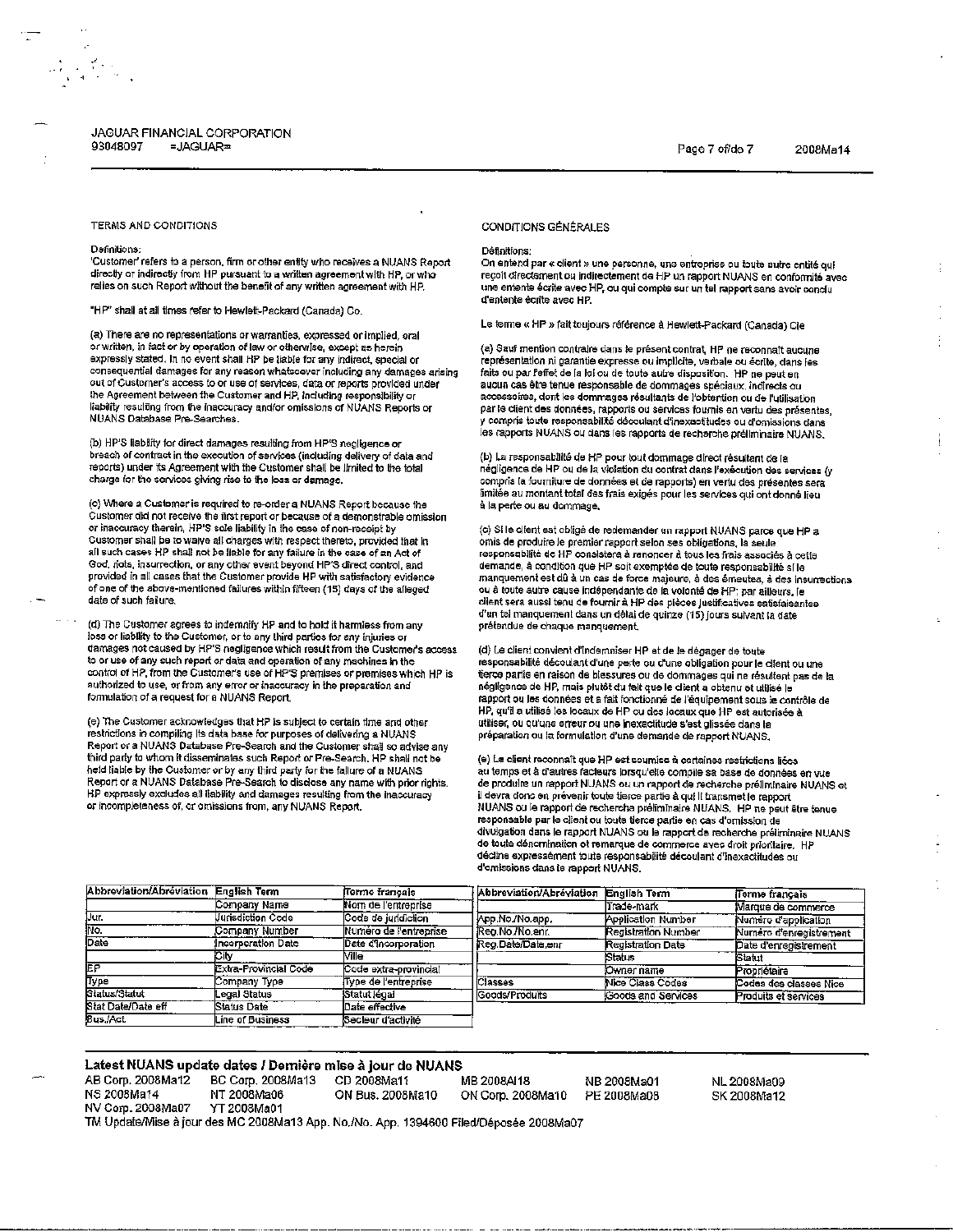Request ID:  $'$  010288535 Demande nº: Transaction ID: 035347571 Transaction n°: Category ID: CT Cetégorie:

Province of Ontario Province de l'Ontario Ministry of Consumer and Business Services Ministère des Services aux consommateurs et aux entreprises Companies and Personal Property Security Branch Direction des compagnies et des sûretés mobilières

Date Report Produced: 2008/05/01 Document produit le: Time Report Produced: 12:49:10 Imprimé à:

# **Certificate of Incorporation Certificat de constitution**

This is to certify that

Ceci certifie que

# 2171530 ONTARIO LIMITED

Ontario Corporation No.

Numéro matricule de la personne morale en Ontario

Þ

002171530

is a corporation incorporated, <sup>1</sup> er the laws of the Province of Ontario. est une société constituée aux termes des lois de la province de l'Ontario.

These articles of incorporation are effective on

Les présents statuts constitutifs entrent en vigueur le

# **MAY 01 MAI, 2008**

Director/Directrice Business Corporations Act/Loi sur les sociétés par actions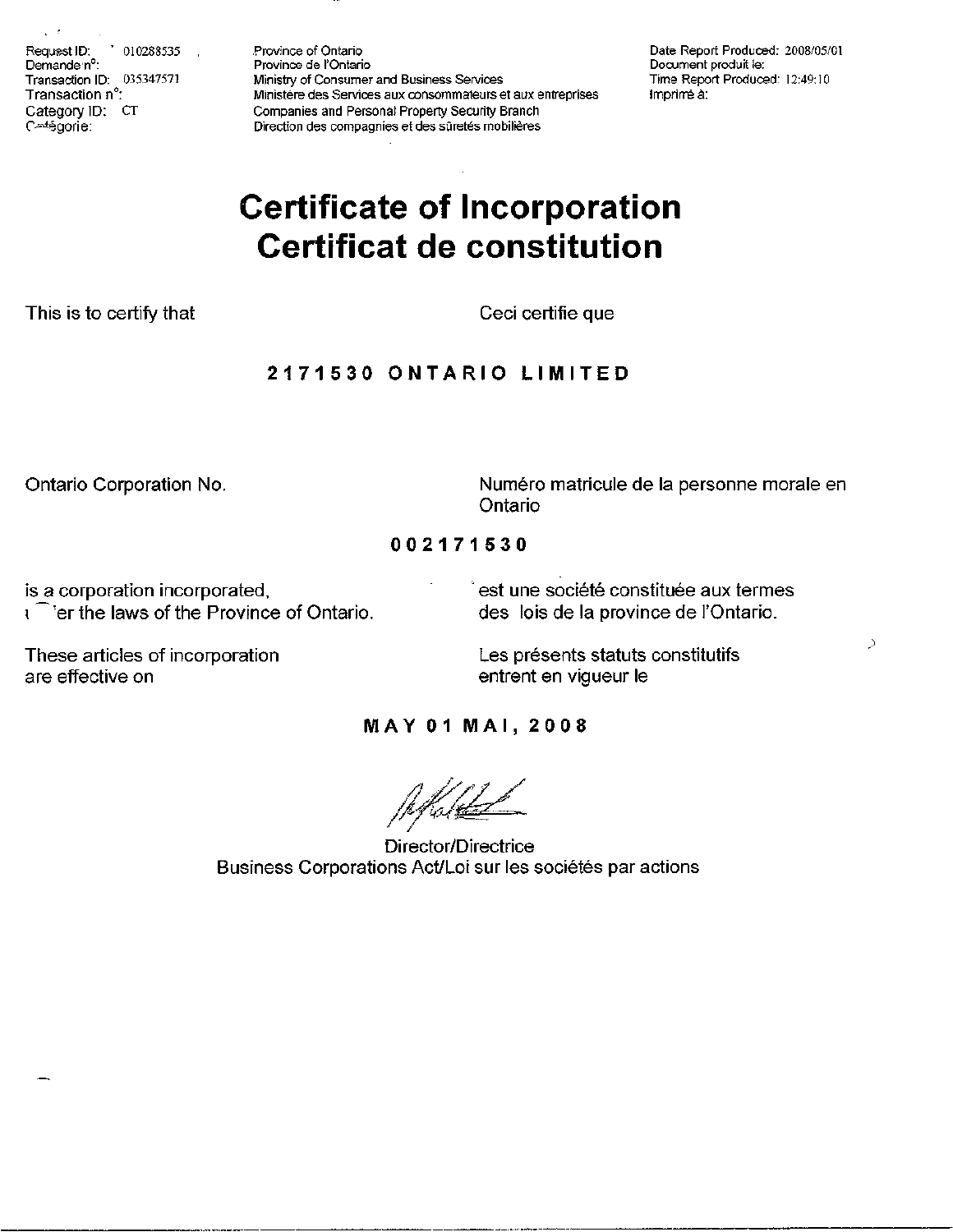Ontario Corporation Number Numéro de la compagnie en Ontario

2171530

10288535

Request ID / Demande  $n^{\circ}$ 

FORMULE NUMÉRO 1

BUSINESS CORPORATIONS ACT  $\prime$ LOI SUR LES COMPAGNIES

### ARTICLES OF INCORPORATION STATUTS CONSTITUTIFS

1. The name of the corporation is:

2171530 ONTARIO LIMITED

2. The address of the registered office is:

145 KING STREET WEST

(Street & Number, or R.R. Number & if Multi-Office Building give Room No.) (Rue et numéro, ou numéro de la R.R. et, s'il s'agit édifice à bureau, numéro du bureau)

TORONTO **ONTARIO** CANADA M5H 1J8 (Name of Municipality or Post Office) (Postal Code/Code postal) (Nom de la municipalité ou du bureau de poste) 3. Number (or minimum and maximum Nombre (ou nombres minimal et maximal) d'administrateurs:

number) of directors is: Minimum  $\mathbf{1}$ 

4. The first director(s) is/are:

First name, initials and surname Prénom, initiales et nom de famille

Address for service, giving Street & No. or R.R. No., Municipality and Postal Code

ROBERT KYLER PASSMORE WELLS **YES** 

10

Oui/Non

 $\sim$   $\omega$ 

84 RIVERWOOD PARKWAY

TORONTO ONTARIO CANADA M8Y 4E8

FORM 1

Suite 2020

Maximum

Résident Canadien

 $Premier(s)$  administrateur(s):

Resident Canadian State Yes or No

Domicile élu, y compris la rue et le numéro, le numéro de la R.R., ou le nom

de la municipalité et le code postal

Dénomination sociale de la compagnie:

Adresse du siège social: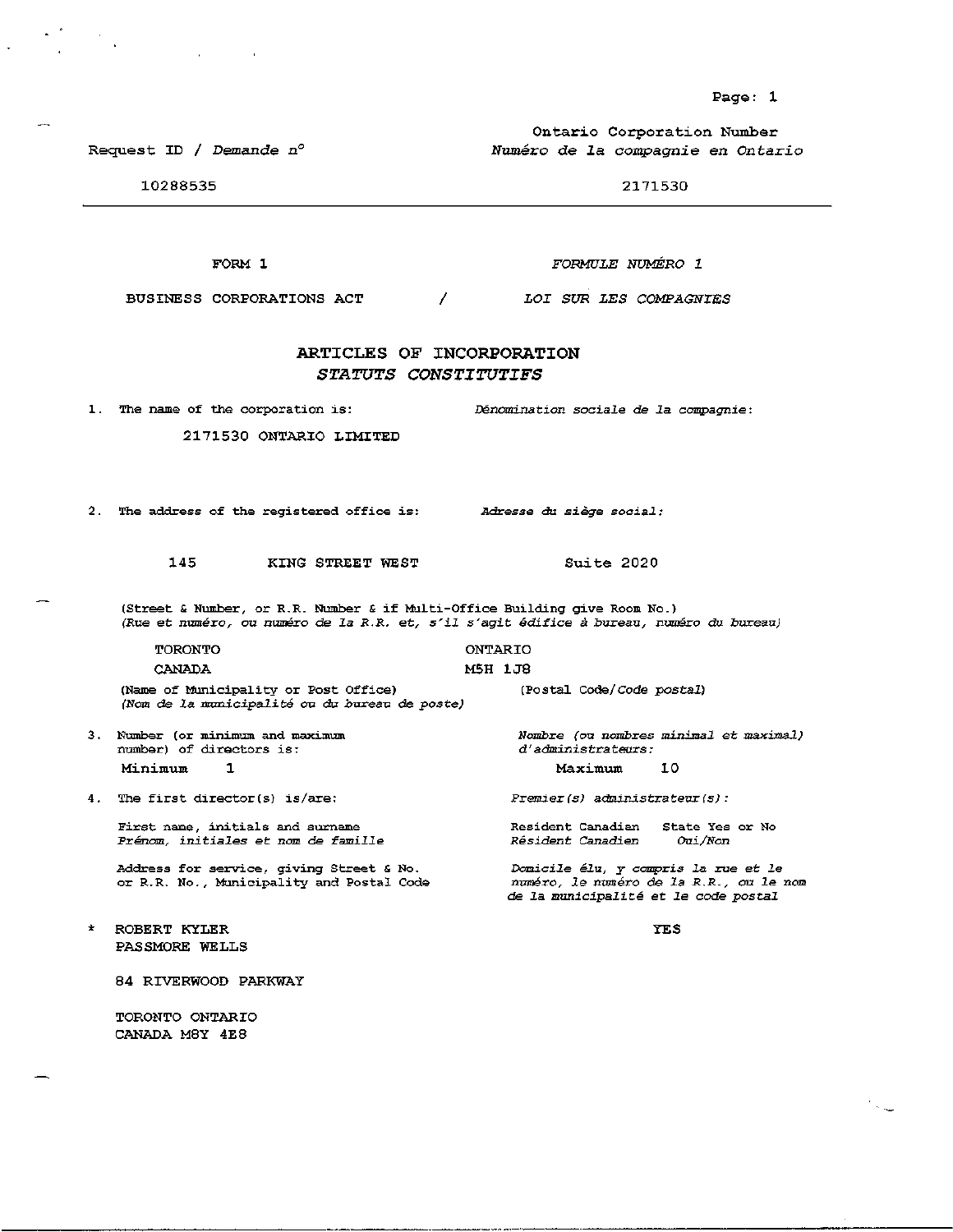Ontario Corporation Number Numéro de la compagnie en Ontario

### 10288535

Request ID / Demande n°

### 2171530

5. Restrictions, if any, on business the corporation may carry on or on powers the corporation may exercise.

Limites,  $s'$ il  $\bar{y}$  a lieu, imposées aux activités commerciales ou aux pouvoirs de la compagnie.

There are no restrictions on the business the Corporation may carry on or on the powers the Corporation may exercise.

6. The classes and any maximum number of shares that the corporation is authorized to issue: Catégories et nombre maximal, s'il y a lieu, d'actions que la compagnie est autorisée à émettre:

The Corporation is authorized to issue an unlimited number of common shares.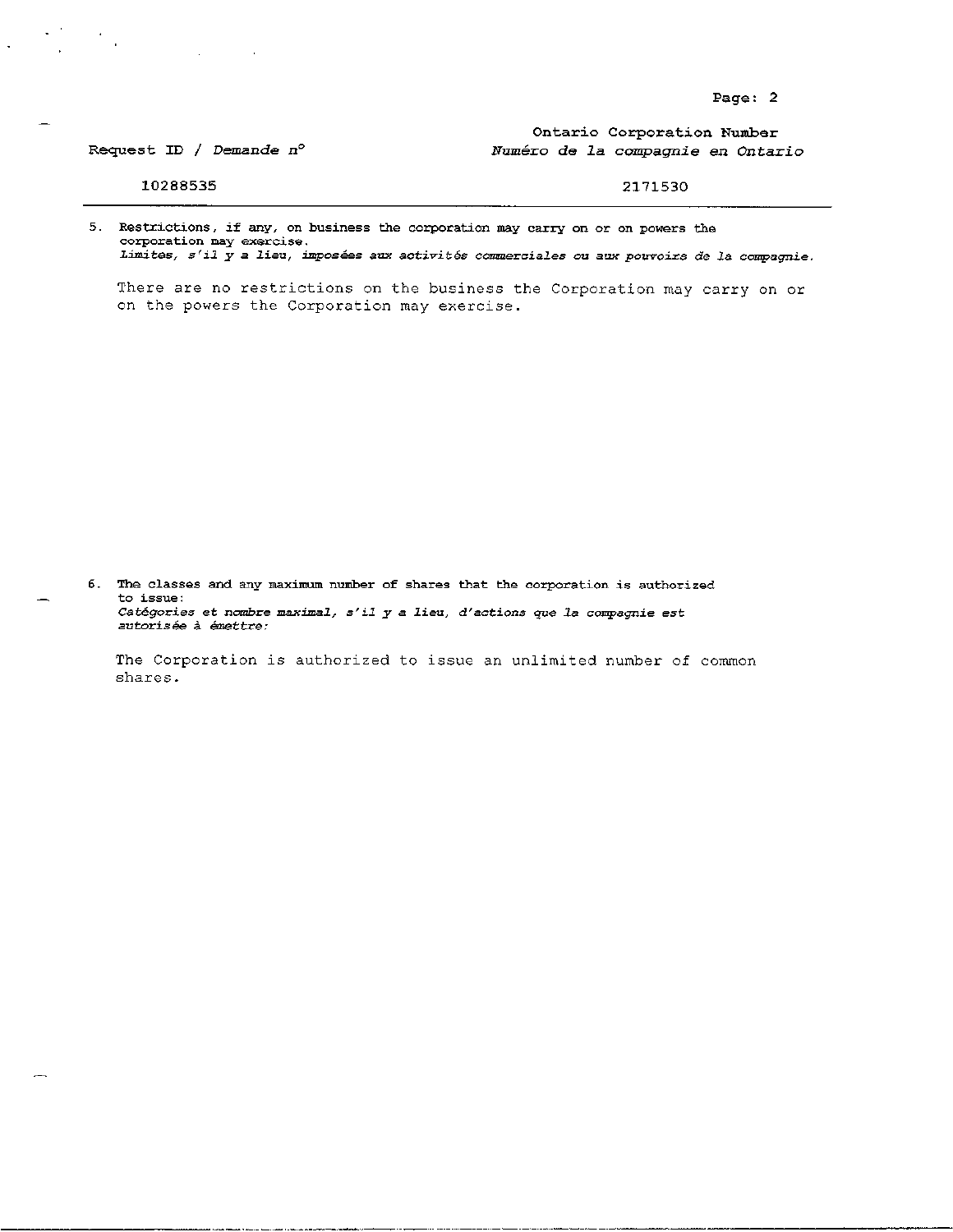Ontario Corporation Number Numéro de la compagnie en Ontario

Request ID / Demande  $n^{\circ}$ 

10288535

2171530

7. Rights, privileges, restrictions and conditions (if any) attaching to each class of shares and directors authority with respect to any class of shares which may be issued in series: Droits, privilèges, restrictions et conditions, s'il y a lieu, rattachés à chaque catégorie d'actions et pouvoirs des administrateurs relatifs à chaque catégorie d'actions que peut être émise en série:

The authorized share capital of the Corporation shall consist of an unlimited number of common shares, without par value, which shall entitle their holders to vote at any meeting of shareholders, to receive any dividend declared by the Corporation and to receive the remaining property of the Corporation on dissolution.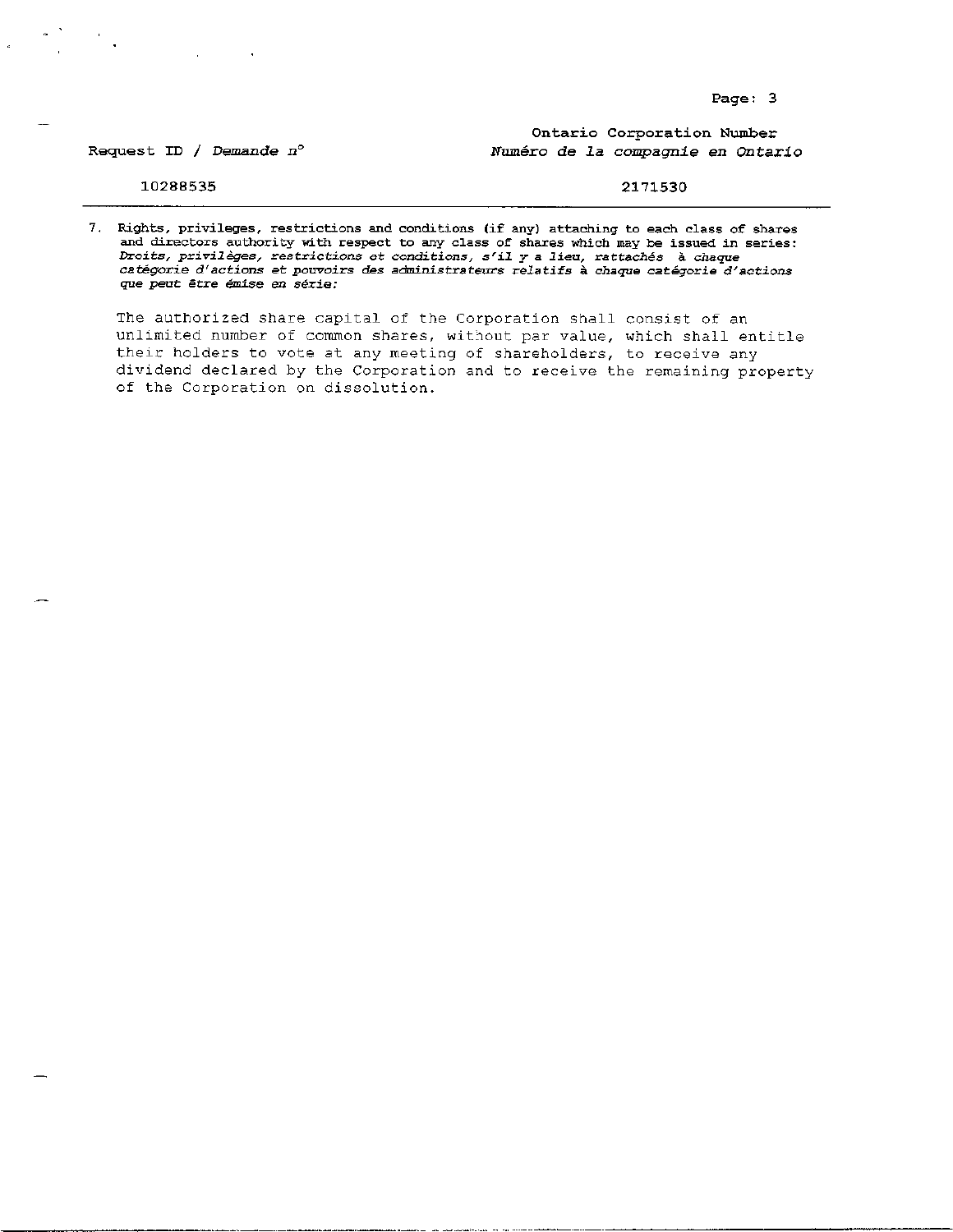Ontario Corporation Number Numéro de la compagnie en Ontario

Request ID / Demande  $n^{\circ}$ 

10288535

 $\sim$   $\sim$ 

2171530

8. The issue, transfer or ownership of shares is/is not restricted and the restrictions (if any) are as follows: L'émission, le transfert ou la propriété d'actions est/n'est pas restreinte. Les restrictions, s'il y a lieu, sont les suivantes:

No share of the share capital of the Corporation shall be transferred without the approval of the directors evidenced by a resolution of the board, which approval may be given after such transfer.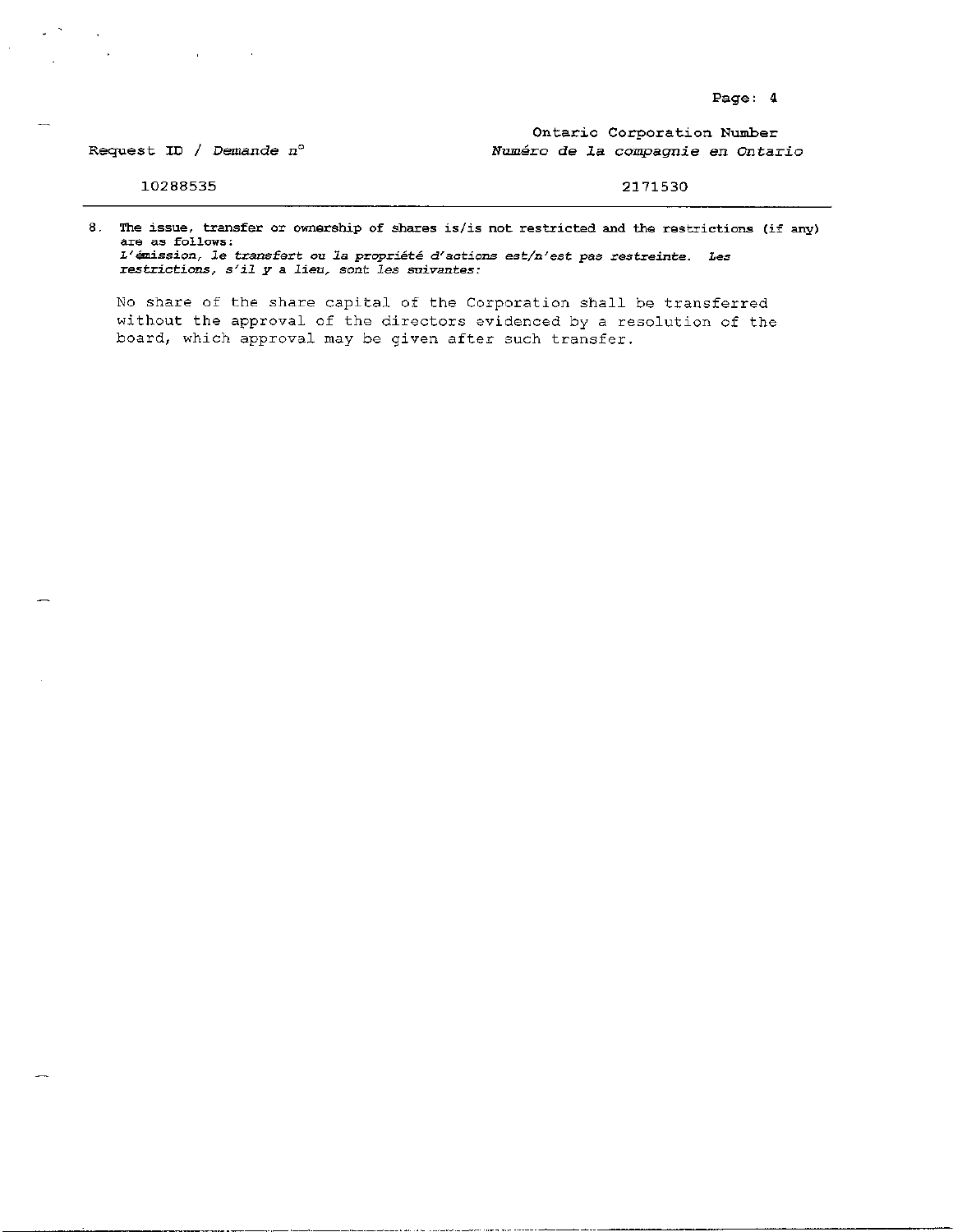Request ID / Demande  $n^{\circ}$ 

Ontario Corporation Number Numéro de la compagnie en Ontario

10288535

2171530

9. Other provisions, (if any, are): Autres dispositions, s'il y a lieu:

As long as the Corporation qualifies as a "private issuer" within the meaning of Regulation 45-106 respecting prospectus and registration exemptions, as amended, supplemented, restated or replaced from time to time, any transfer of securities (other than shares and non-convertible debt securities) of the Corporation, shall be subject to the approval of the directors evidenced by a resolution of the board (which approval may be given after such transfer) or, as the case may be, to restrictions that are contained in any security holders' agreements.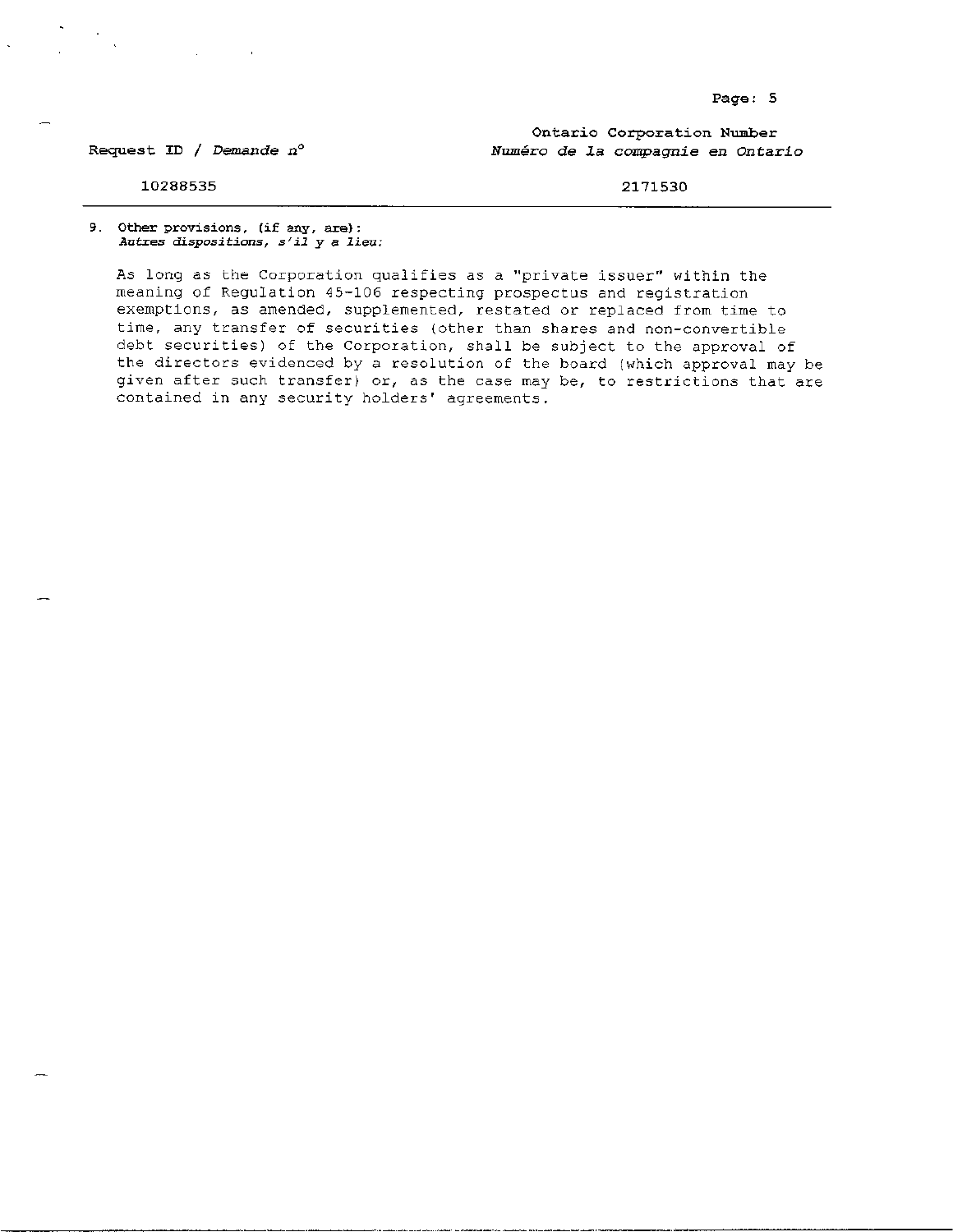Ontario Corporation Number Numéro de la compagnie en Ontario

### Request ID / Demande  $n^{\circ}$

10288535

 $\alpha\in\mathcal{A}$  $\mathbf{r}$ 

### 2171530

10. The names and addresses of the incorporators are Nom et adresse des fondateurs

First name, initials and last name or corporate name

Prénom, initiale et nom de famille ou dénomination sociale

Full address for service or address of registered office or of principal place of business giving street & No. or R.R. No., municipality and postal code Domicile élu, adresse du siège social au adresse de l'établissement principal, y compris la rue et le numéro, le numéro de la R.R., le nom de la municipalité et le code postal

#### ROBERT KYLER PASSMORE WELLS  $\star$

84 RIVERWOOD PARKWAY

TORONTO ONTARIO CANADA M8Y 4E8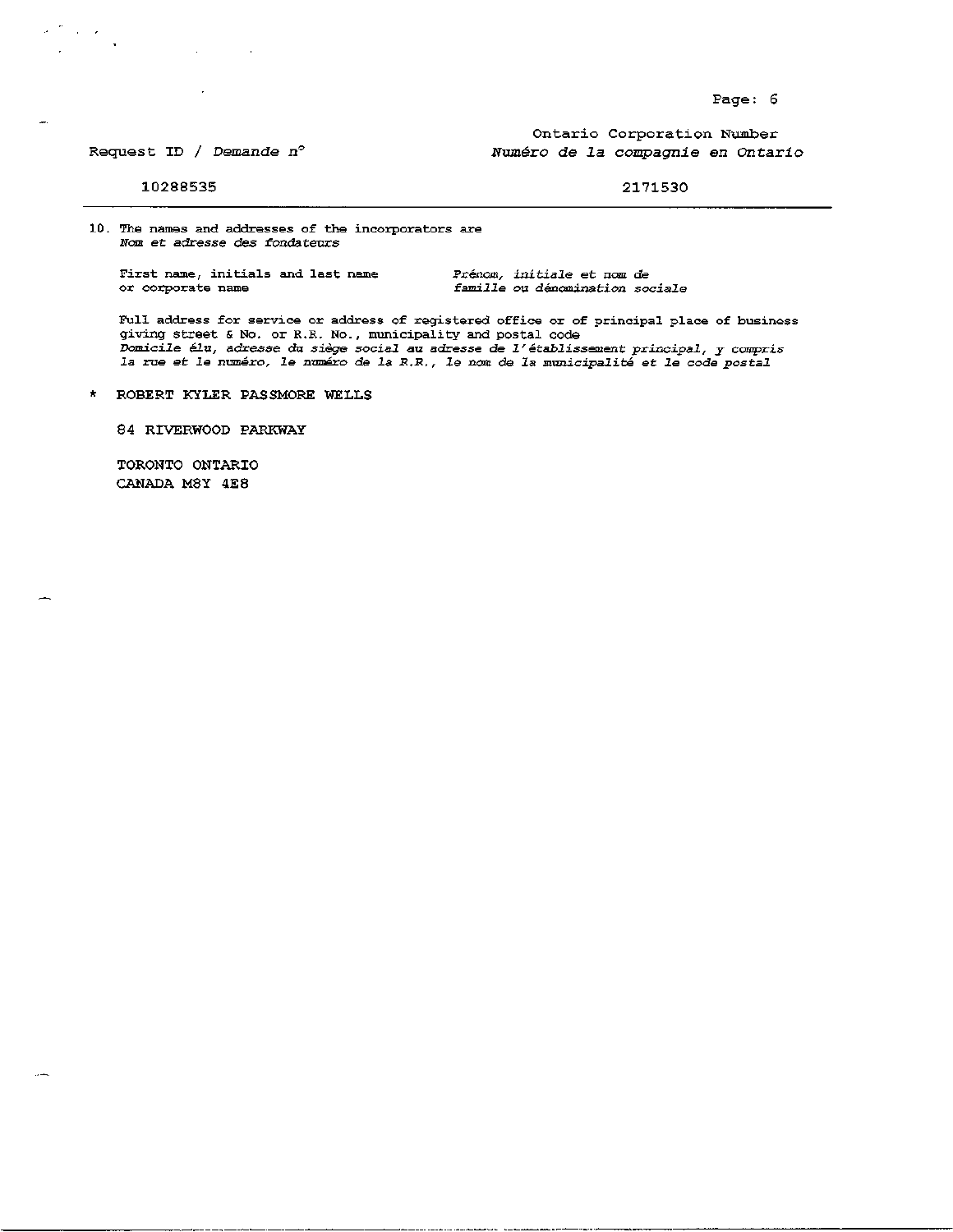# **BY-LAW NUMBER 1** A BY-LAW RELATING TO THE BUSINESS AND AFFAIRS OF 2171530 ONTARIO LIMITED

# **ARTICLE 1 INTERPRETATION**

#### **Definitions**  $1.1$

In this by-law:

"Act" means the *Business Corporations Act* (Ontario) and the regulations enacted pursuant to it and any statute and regulations that may be substituted for them, as amended from time to time:

"Articles" means the articles (as that term is defined in the Act) of the Corporation;

"Auditor" means the auditor of the Corporation;

"Board" means the board of directors of the Corporation;

"Corporation" means the corporation incorporated on May 1, 2008 under the name "2171530 Ontario Limited":

"director" means a director of the Corporation;

"Indemnified Person" means

- each director and former director of the Corporation;  $(a)$
- (b) each officer and former officer of the Corporation;
- each individual who acts or acted at the Corporation's request as a director  $(c)$ or officer of a body corporate or an individual acting in a similar capacity of another entity; and
- the respective heirs and legal representatives of each of the persons  $(d)$ designated in the preceding paragraphs (a) through (c).

"officer" means an officer of the Corporation, and reference to any specific officer is to the individual holding that office of the Corporation;

"person" means an individual, body corporate, partnership, joint venture, trust, unincorporated organization, association, the Crown or any agency or instrumentality thereof, or any entity recognized by law;

"proxyholder" means an individual holding a valid proxy for a shareholder;

"resident Canadian" has the meaning ascribed to that phrase in the Act;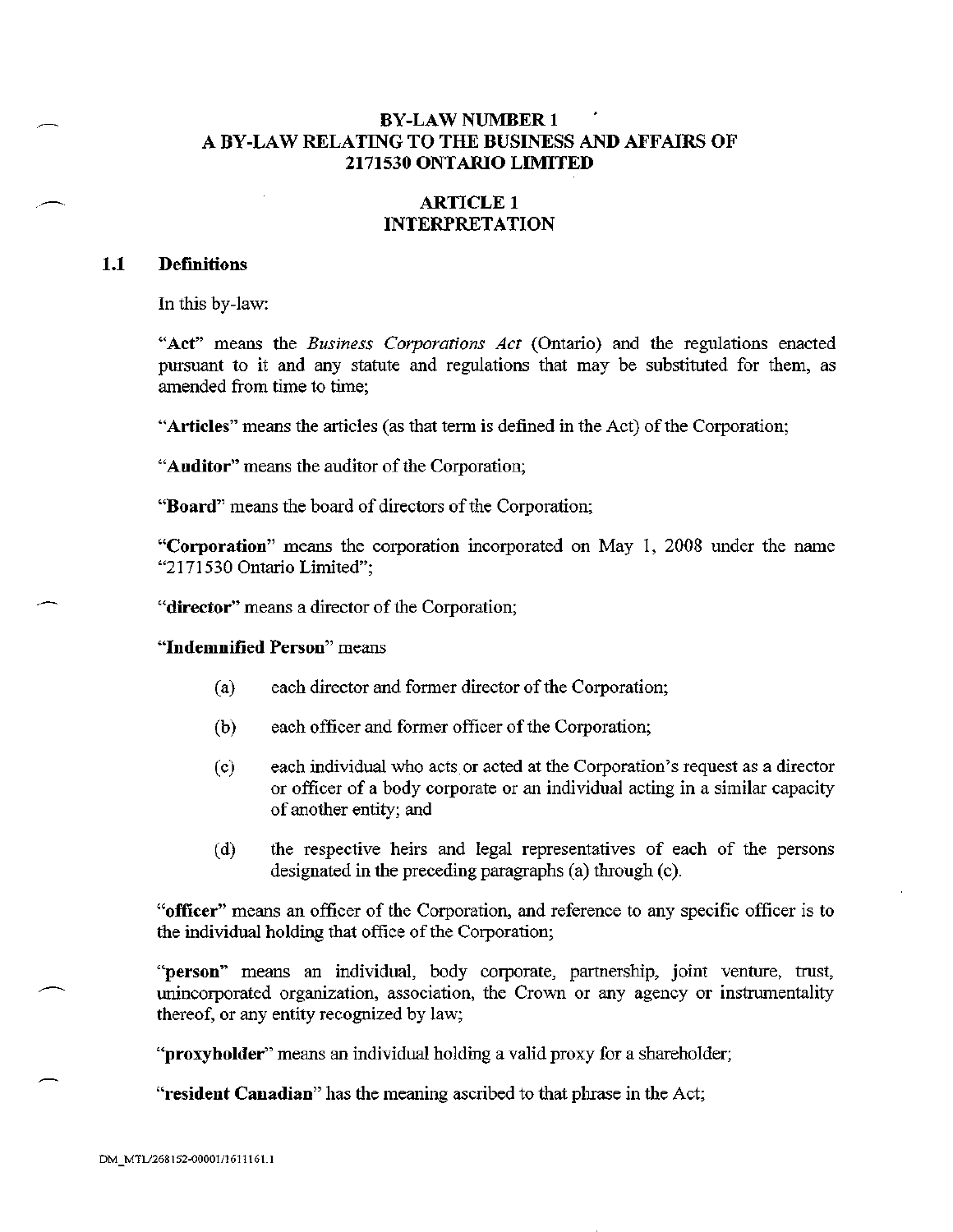"shareholder" means a registered shareholder of the Corporation;

"telephonic or electronic means" means telephone calls or messages, facsimile messages, electronic mail, transmission of data or information through automated touchtone telephone systems, transmission of data or information through computer networks, any other similar means or any other means prescribed by the Act; and

"voting person" means, in respect of a meeting of shareholders, an individual who is either a shareholder entitled to vote at that meeting, a duly authorized representative of a shareholder entitled to vote at the meeting or a proxyholder entitled to vote at that meeting.

#### $1.2$ Number, Gender and Headings

In this by-law, words in the singular include the plural and vice-versa and words in one gender include all genders. The insertion of headings in this by-law and its division into Articles, Sections and other subdivisions are for convenience of reference only, and shall not affect the interpretation of this by-law.

#### $1.3$ **By-Law Subordinate to Other Documents**

This by-law is subordinate to, and should be read in conjunction with, the Act, the Articles and any unanimous shareholder agreement of the Corporation.

#### $1.4$ **Computation of Time**

The computation of time and any period of days shall be determined in accordance with the Act.

## **ARTICLE 2 MEETINGS OF THE BOARD**

#### $2.1$ **Notice of Meeting**

Meetings of the Board may be called by or by order of the Chairman of the Board, if any, the President or any two directors by giving notice stating the date, time and place of the meeting to each of the directors. Notices sent by delivery or by telephonic or electronic means shall be sent no less than 48 hours before the time of the meeting, except for matters deemed urgent by the Chairman of the Board or the President, in which case notices shall be sent no less than 12 hours before the time of the meeting. Notices sent by mail shall be sent no less than five days before the day of the meeting.

The Board may appoint, by resolution, dates, time and places for meetings of the Board. A copy of any such resolution shall be sent to each director forthwith after being passed, but no other notice is required for any such meeting.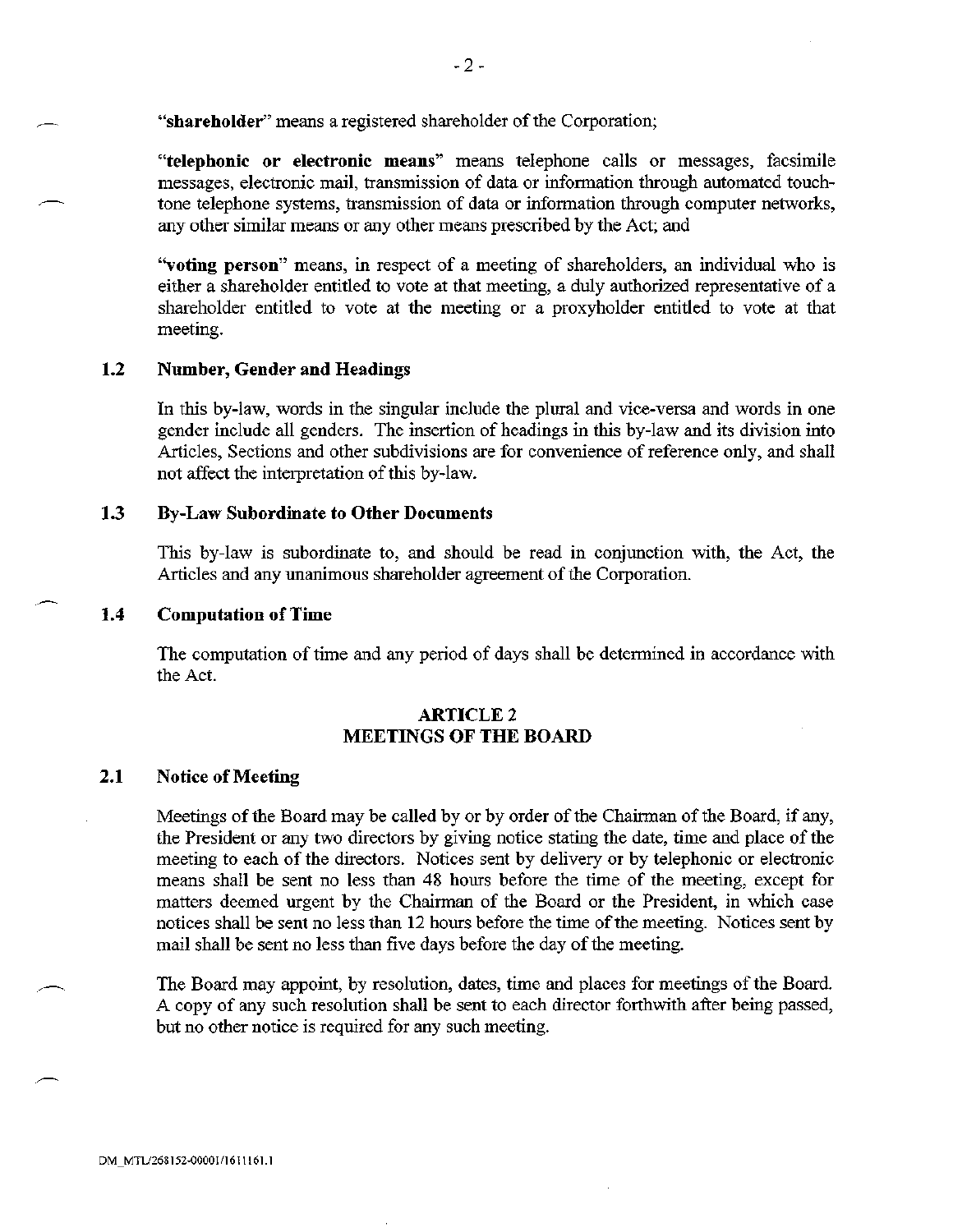#### $2.2$ **Meetings Without Notice**

A meeting of the Board may be held without notice immediately following the first or any annual meeting of shareholders.

#### $2.3$ **Place of Meeting**

A meeting of the Board may be held at any place within or outside Ontario, and no such meeting need be held at a place within Canada.

#### $2.4$ No Notice to Newly Appointed Director

An individual need not be given notice of the meeting at which that individual is appointed by the other directors to fill a vacancy on the Board, if that individual is present at that meeting.

#### $2.5$ **Quorum for Board Meetings**

If there are one or two directors, all of the directors constitute a quorum at a meeting of the Board. If there are more than two directors, a majority of the directors constitute a quorum at a meeting of the Board.

In this section, the "number of directors" is either:

- $(a)$ the number of directors specified in the Articles; or
- $(b)$ if a minimum and maximum number of directors is provided for in the Articles, the number determined from time to time by special resolution or, if the special resolution empowers the directors to determine the number, by resolution of the directors, or if no such resolution has been passed, the number of directors named in the Articles.

#### 2.6 **Meeting Chairman and Secretary**

The chairman of a meeting of the Board must be a director present at the meeting who consents to preside as chairman. The Chairman of the Board, if any, or, failing him, the President who so qualifies shall preside as chairman of the meeting. If none of them is so qualified, the directors present at the meeting shall choose a director to preside as chairman of the meeting.

The Secretary shall act as secretary of the meetings of the Board. The directors present at a meeting may nevertheless appoint any other person as secretary of any meeting.

#### $2.7$ **Votes at Board Meetings**

Each director present at a meeting of the Board shall have one vote on each motion arising. Motions arising at meetings of the Board shall be decided by a majority vote. The chairman of the meeting shall not have a second or casting vote.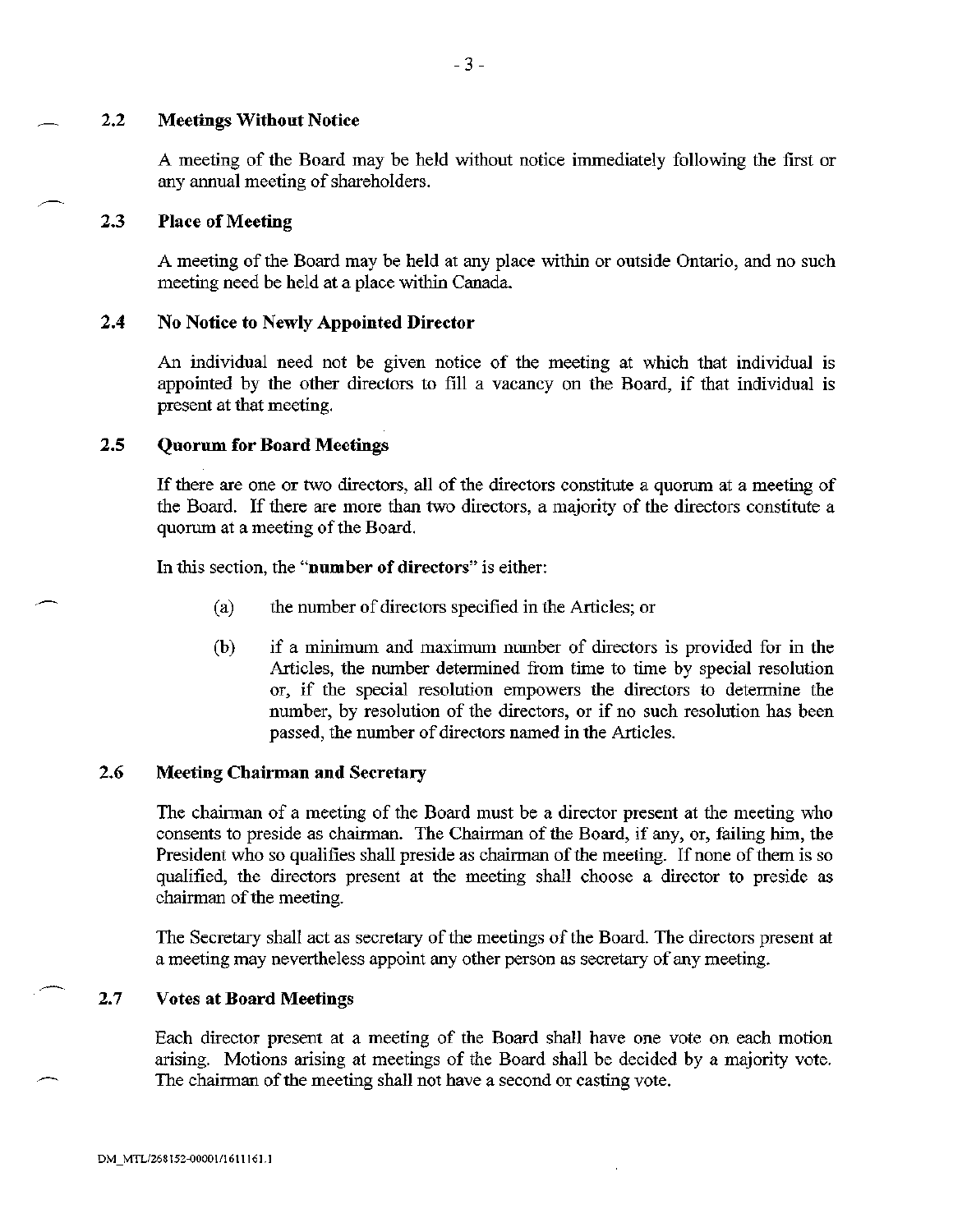#### $2.8$ Meeting by telephone, etc.

A meeting of directors or of a committee of directors may be held by means of such telephone, electronic or other communication facilities as permit all persons participating in the meeting to communicate with each other simultaneously and instantaneously, and a director participating in such a meeting by such means is deemed for the purposes of this Act to be present at that meeting.

## **ARTICLE 3 MEETINGS OF SHAREHOLDERS**

#### $3.1$ **Notice of Shareholders' Meetings**

The Board may call a meeting of shareholders by causing notice of the date, time and place of the meeting to be sent to each shareholder entitled to vote at the meeting, each director and the Auditor, or by issuing a press release followed by such notice. Such notice shall be sent no less than 21 days and no more than 50 days before the meeting.

Unless otherwise required by applicable law, if a meeting of shareholders is adjourned for less than 30 days, it is not necessary to give notice of the adjourned meeting other than by announcement at the earliest meeting that is adjourned.

#### $3.2$ **Quorum at Meetings of Shareholders**

One or more persons present in person or duly represented and holding not less than 5% of the total number of votes attaching to all shares carrying the right to vote at that meeting shall constitute a quorum at meeting of shareholders, regardless of the actual number of persons physically present.

If a quorum is present at the opening of a meeting of shareholders, the shareholders present may, unless the by-laws otherwise provide, proceed with the business of the meeting even if a quorum is not present throughout the meeting.

#### $3.3$ **Meeting Chairman and Secretary**

The Chairman of the Board of Directors or, if there is none, the President, or any other person as may from time to time be appointed as such by the Board, shall preside at meetings of shareholders.

The Secretary, or any other person as may from time to time be appointed as such by the Board, shall act as secretary of the meetings of shareholders.

#### $3.4$ **Scrutineers**

The chairman of a meeting of shareholders may appoint for that meeting one or more scrutineers, who need not be voting persons.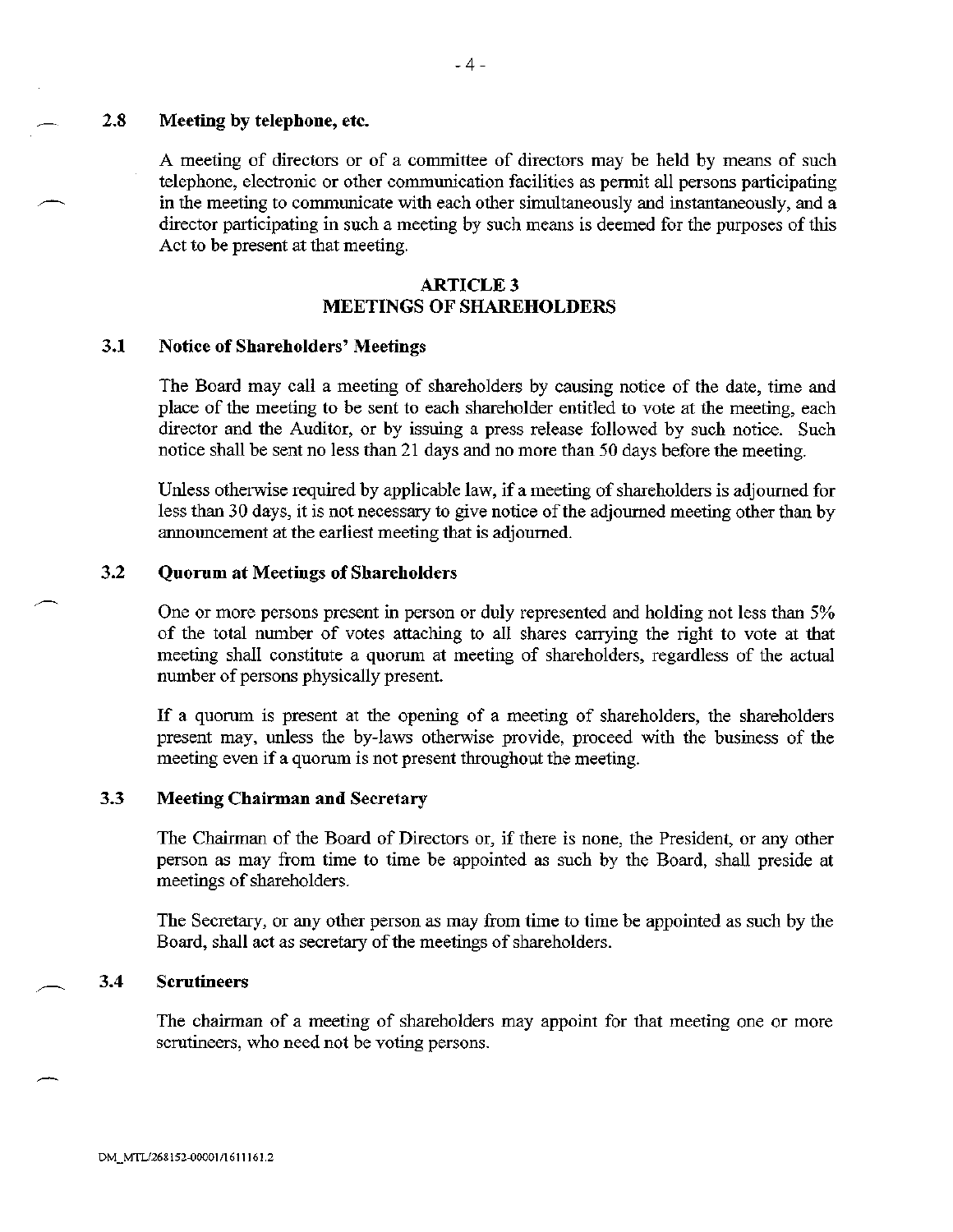#### $3.5$ **Voting**

Unless the chairman of a meeting of shareholders directs a ballot, or a voting person demands one, each motion shall be voted upon by a show of hands. Each voting person has one vote in a vote by show of hands.

A ballot may be directed or demanded either before or after a vote by show of hands. If a ballot is taken, a prior vote by show of hands has no effect.

Unless otherwise provided in the Act or any other applicable law, all questions proposed for the consideration of the shareholders shall be determined by the majority of the votes cast and the chairman presiding at the meeting shall not have a second or casting vote in case of an equality of votes.

#### 3.6 Who May Attend Shareholders' Meeting

The persons entitled to attend a meeting of shareholders are voting persons, the directors, the Auditor and the President, as well as others permitted by the chairman of the meeting.

#### $3.7$ **Meeting by Electronic Means**

A meeting of the shareholders may be held by telephonic or electronic means and a shareholder who, through those means, votes at the meeting or establishes a communications link to the meeting shall be deemed for the purposes of the Act to be present at the meeting.

## **ARTICLE 4** SECURITY CERTIFICATES, PAYMENTS

#### $4.1$ **Certificates**

Unless otherwise provided in the Articles, the Board may provide by resolution that any or all classes and series of shares or other securities shall be uncertificated securities, provided that such resolution shall not apply to securities represented by a certificate until such certificate is surrendered to the Corporation.

Subject to the above paragraph, security certificates shall be in such form as the Board may approve or the Corporation adopt. The President or the Board may order the cancellation of any security certificate that has become defaced and the issuance of a replacement certificate for it when the defaced certificate is delivered to the Corporation or to a transfer agent or branch transfer agent of the Corporation.

#### $4.2$ **Cheques**

Any amount payable in cash to shareholders (including dividends payable in cash) may be paid by cheque drawn on any of the Corporation's bankers to the order of each registered holder of shares of the class or series in respect of which such amount is to be paid. Cheques may be sent by delivery or first class mail to such registered holder at that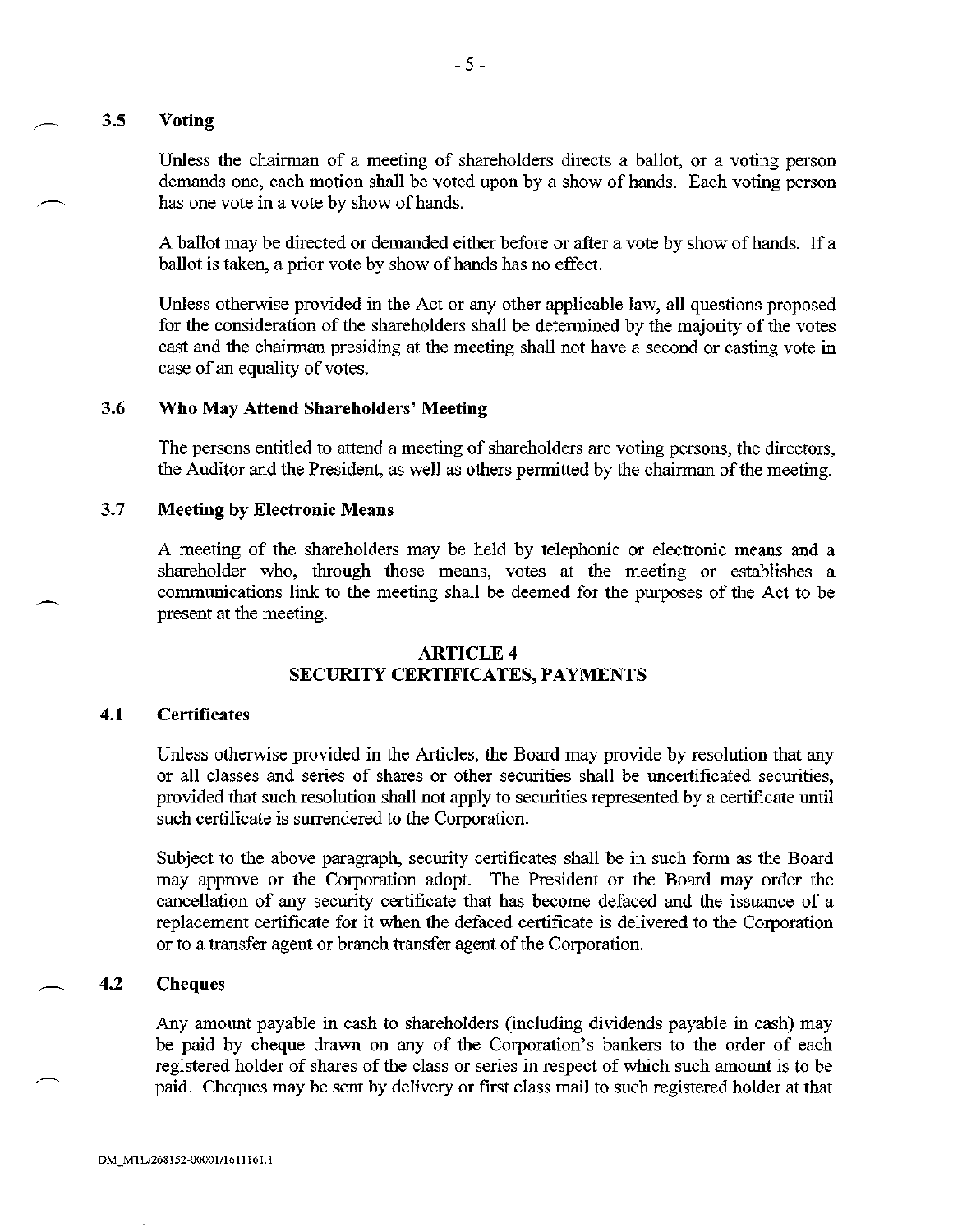holder's address appearing on the register of shareholders, unless that holder otherwise directs in writing. By sending a cheque, as provided in this by-law, in the amount of the dividend less any tax that the Corporation is required to withhold, the Corporation discharges its liability to pay the amount of that dividend, unless the cheque is not paid on due presentation.

#### 4.3 **Cheques to Joint Shareholders**

Cheques payable to joint shareholders shall be made payable to the order of all such joint shareholders unless such joint shareholders direct otherwise. Such cheques may be sent to the joint shareholders at the address appearing on the register of shareholders in respect of that joint holding, to the first address so appearing if there is more than one, or to such other address as those joint shareholders direct in writing.

#### 4.4 **Non-Receipt of Cheques**

The Corporation shall issue a replacement cheque in the same amount to any person who does not receive a cheque sent as provided in this by-law, if that person has satisfied the conditions regarding indemnity, evidence of non-receipt and title set by the Board from time to time, either generally or for that particular case.

#### 4.5 **Currency of Dividends**

Dividends or other distributions payable in cash may be paid to some shareholders in Canadian currency and to other shareholders in equivalent amounts of a currency or currencies other than Canadian currency. The Board may declare dividends or other distributions in any currency or in alternative currencies and make such provisions as it deems advisable for the payment of such dividends or other distributions.

# **ARTICLE 5 COMMITTEES OF THE BOARD; OFFICERS**

#### $5.1$ **Committees of the Board**

Subject to the Articles, the directors may appoint from their number one or more committees of directors and delegate to such committees any of the powers of the directors.

#### $5.2$ **Officers**

Subject to the Act and the Articles, the directors may designate the offices of the Corporation, appoint officers, specify their duties and delegate to them powers to manage the business and affairs of the Corporation.

A director may be appointed to any office of the Corporation. Two or more offices of the corporation may be held by the same person.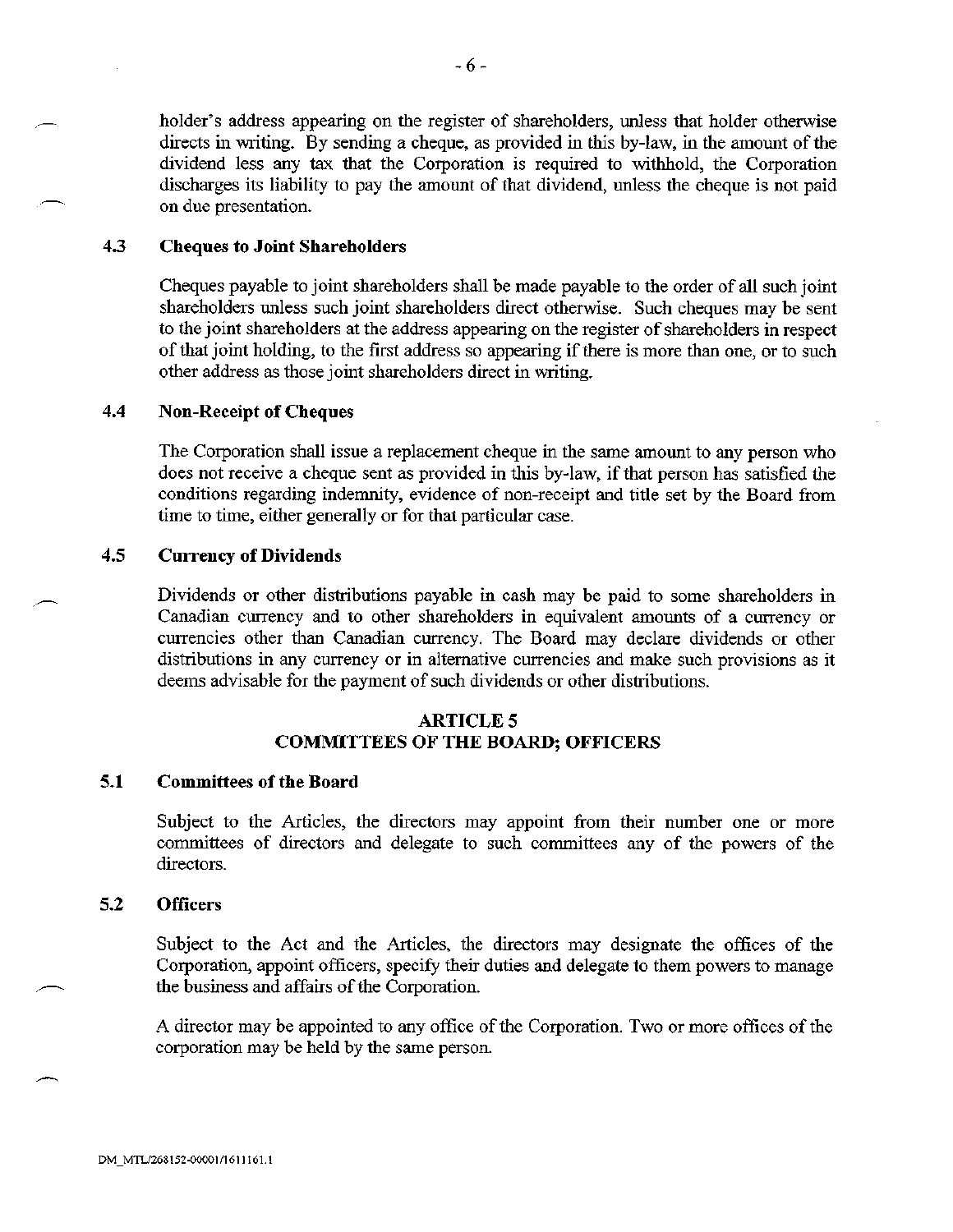Each officer shall hold office during the pleasure of the Board. Any officer may, however, resign at any time by giving notice to the Corporation.

## **ARTICLE 6** SIGNATORIES, INFORMATION

#### $6.1$ **Signatories**

Except for documents executed in the usual and ordinary course of the Corporation's business, which may be signed by any officer or employee of the Corporation acting within the scope of his or her authority, the following are the only persons authorized to sign any document on behalf of the Corporation:

- the President, acting alone, or any two of the directors and officers, acting  $(a)$ jointly;
- $(b)$ any individual appointed by resolution of the Board to sign the specific document, that type of document or documents generally on behalf of the Corporation; or

Any document so signed may, but need not, have the corporate seal of the Corporation applied, if there is one.

#### 6.2 **Facsimile or Electronic Signatures**

The signature of any individual authorized to sign on behalf of the Corporation may, if specifically authorized by resolution of the Board, be written, printed, stamped, engraved, lithographed or otherwise mechanically reproduced or may be an electronic signature. Anything so signed shall be as valid as if it had been signed manually, even if that individual has ceased to hold office when anything so signed is issued or delivered, until revoked by resolution of the Board.

#### 6.3 **Restriction on Information Disclosed**

Except as required by the Act or any other applicable law or authorized by the Board, no shareholder is entitled by virtue of being a shareholder to disclosure of any information, document or records respecting the Corporation or its business.

## **ARTICLE 7** PROTECTION AND INDEMNITY

#### 7.1 **Transactions with the Corporation**

No director or officer shall be disqualified, by virtue of being a director, or by holding any other office of, or place of profit under, the Corporation or any body corporate in which the Corporation is a shareholder or is otherwise interested, from entering into, or from being concerned or interested in any manner in, any contract, transaction or arrangement made, or proposed to be made, with the Corporation or any body corporate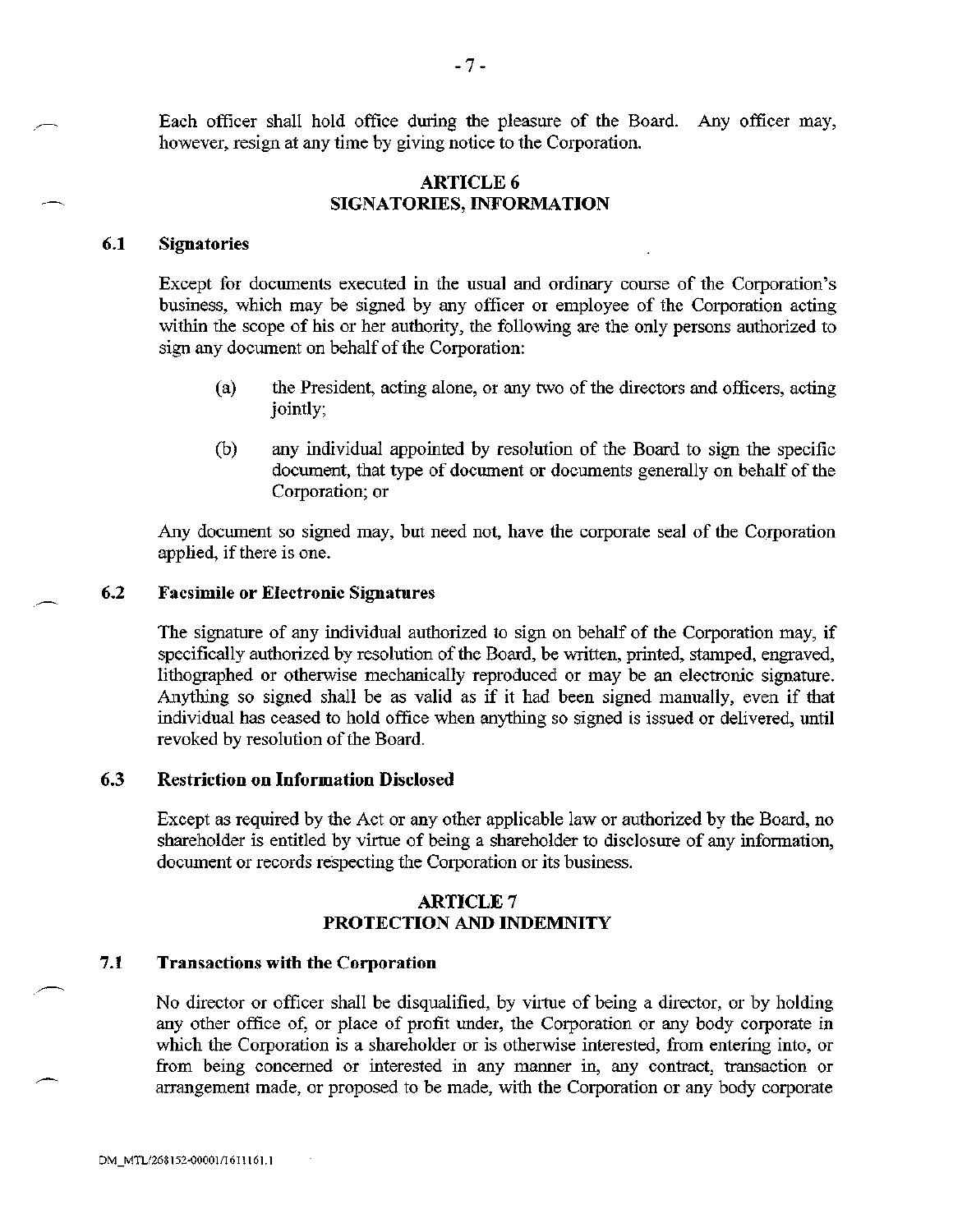in which the Corporation is interested and no such contract, transaction or arrangement shall be void or voidable for any such reason.

No director or officer shall be liable to account to the Corporation for any profit arising from any such office or place of profit or realized in respect of any such contract, transaction or arrangement.

Except as required by the Act or any other applicable law, no director or officer must make any declaration or disclosure of interest or, in the case of a director, refrain from voting in respect of any such contract, transaction or arrangement.

#### $7.2$ **Limitation of Liability**

Subject to the Act, no director or officer shall be liable for:

- $(a)$ the acts, receipts, neglects or defaults of any other person;
- (b) joining in any receipt or act for conformity;
- any loss, damage or expense to the Corporation arising from the  $(c)$ insufficiency or deficiency of title to any property acquired by or on behalf of the Corporation;
- the insufficiency or deficiency of any security in or upon which any  $(d)$ moneys of the Corporation are invested;
- $(e)$ any loss, damage or expense arising from the bankruptcy, insolvency, act or omission of any person with whom any monies, securities or other property of the Corporation are lodged or deposited;
- any loss, damage or expense occasioned by any error of judgment or  $(f)$ oversight; or
- $(g)$ any other loss, damage or expense related to the performance or nonperformance of the duties of that individual's office.

#### $7.3$ **Contracts on Behalf of the Corporation**

Subject to the Act, any contract entered into, or action taken or omitted, by or on behalf of the Corporation shall, if duly approved by a resolution of the shareholders, be deemed for all purposes to have had the prior authorization of the shareholders.

#### $7.4$ **Indemnity of Directors and Officers**

As required or permitted by the Act, the Corporation shall indemnify each Indemnified Person against all costs, charges and expenses, including an amount paid to settle an action or satisfy a judgment, which that Indemnified Person reasonably incurs in respect of any civil, criminal or administrative, investigative or other proceeding to which that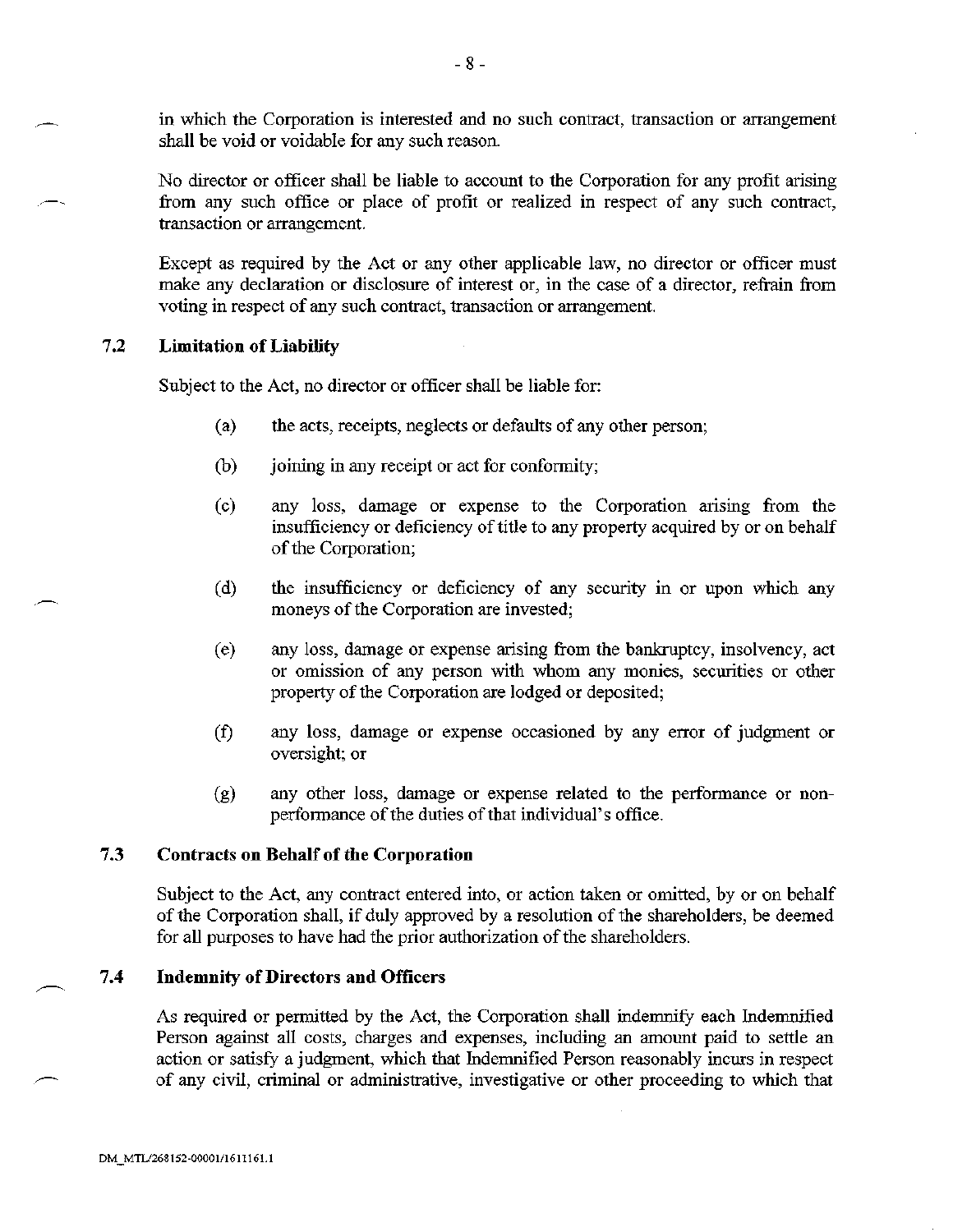Indemnified Person is made a party by reason of being or having been a director or officer of the Corporation or of a body corporate or by reason of having acted in a similar capacity for an entity if:

- the Indemnified Person acted honestly and in good faith with a view to the  $(a)$ best interests of the Corporation; and
- in the case of a criminal or administrative action or proceeding that is (b) enforced by a monetary penalty, the Indemnified Person had reasonable grounds for believing that the conduct was lawful.

#### $7.5$ **Advances by the Corporation**

The Corporation shall advance monies to an Indemnified Person for the costs, charges and expenses of a proceeding referred to in Section 7.4, provided that the Indemnified person shall repay such monies if the Indemnified person does not fulfil the duties of Subsections  $7.4(a)$  and (b).

#### 7.6 **Indemnities Not Limiting**

The provisions of this Article 7 shall be in addition to and not in substitution for any rights, immunities and protections to which an Indemnified Person is otherwise entitled under the Act or as the law may permit or require.

#### $7.7$ **Insurance**

Subject to the Act, the Corporation may purchase and maintain such insurance for the benefit of any Indemnified Person as the Board may determine.

## **ARTICLE 8 NOTICES**

#### 8.1 **Procedure for Sending Notices**

Notice shall be deemed to have been sufficiently sent if sent in writing to the address of the addressee on the books of the Corporation and delivered in person, sent by prepaid first class mail or sent by any telephonic or electronic means of sending messages, including telex or facsimile transmission, which produces a paper record. Notice shall not be sent by mail if there is any general interruption of postal services in the municipality in which or to which it is mailed. Each notice so sent shall be deemed to have been received on the day it was delivered or sent by telephonic or electronic means or on the fifth day after it was mailed.

#### 8.2 **Notices to Successors in Title**

Notice to a shareholder is sufficient notice to each successor in title to that shareholder until the name and address of that successor have been entered on the Corporation's share register.